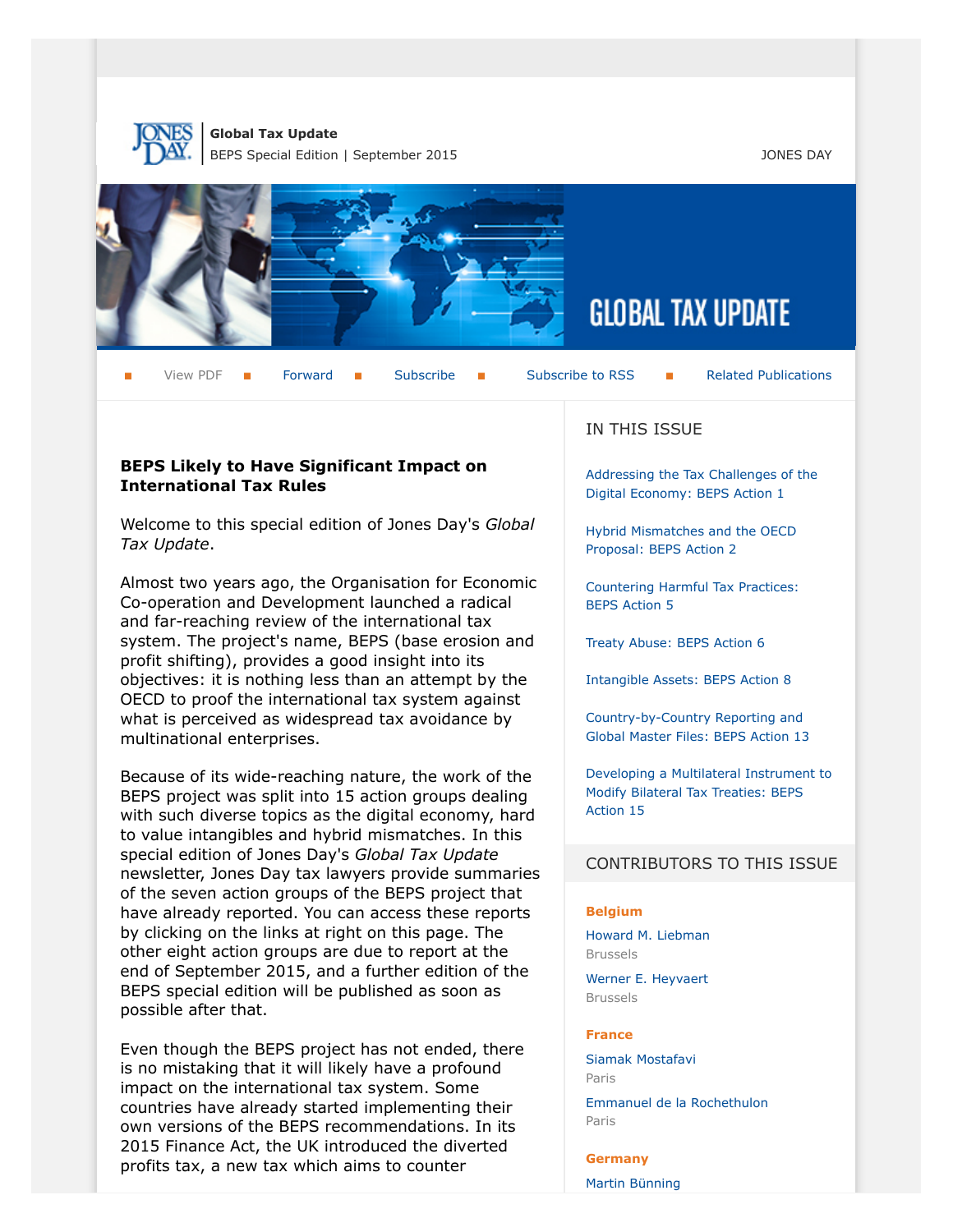arrangements in which MNEs ensure that their presence in the UK falls short of constituting a permanent establishment and therefore escape UK tax. The new rules are wide and despite what may first appear, are likely to catch situations which are not currently contemplated. They also seek, very deliberately, to be UK tax treaty "proof".

In other countries, reaction to BEPS has been more circumspect. In a letter to the US treasury, published at the end of June, US Senate Finance Committee Chairman, Orrin Hatch, and Chairman of the US House Ways and Means Committee, Paul Ryan, warned that in their view, some of the BEPS project proposals would adversely affect US companies and urged the US treasury to consult more widely before agreeing to certain of the measures suggested by the BEPS project.

The implementation of BEPS proposals is itself an interesting subject. There is no doubt that measures need to be implemented at the local level, but the fact that certain jurisdictions have already implemented certain BEPS recommendations means that, contrary to what certain individuals had feared (or perhaps hoped), it is unlikely that failure to implement by one country will stall the BEPS project. In addition, there are a number of rapidly growing economies which are not part of the BEPS project that may well decide to use the BEPS recommendations as a blueprint for their domestic rules, whether or not they are finally implemented by the members of the BEPS project. In short, BEPS is going to have a significant impact on international tax rules.

#### Frankfurt

[Andreas Köster-Böckenförde](http://www.jonesday.com/akboeckenfoerde/) Frankfurt

#### **Italy**

[Marco Lombardi](http://www.jonesday.com/mlombardi/) Milan

[Luca Ferrari](http://www.jonesday.com/lferrari) Milan

#### **Spain**

[Pablo Baschwitz](http://www.jonesday.com/pbaschwitz/) Madrid

#### **The Netherlands**

[Lodewijk Berger](http://www.jonesday.com/lberger/) Amsterdam

[Lyda Stone](http://www.jonesday.com/lstone/) Amsterdam

#### **United Kingdom**

[Blaise L. Marin-Curtoud](http://www.jonesday.com/bmarin/) London

[Charlotte L. Sallabank](http://www.jonesday.com/csallabank/) London

#### **United States**

[Raymond J. Wiacek](http://www.jonesday.com/rjwiacek/) **Washington** 



Follow us on:  $\begin{array}{|c|c|c|c|c|}\n\hline\n\text{In} & \text{I} & \text{I} & \text{Jones Day is a legal institution with 2,400 lawyers on five  
continuous.} \end{array}$ continents. We are One Firm Worldwide<sup>SM</sup>.

**Disclaimer:** Jones Day publications should not be construed as legal advice on any specific facts or circumstances. The contents are intended for general information purposes only and may not be quoted or referred to in any other publication or proceeding without the prior written consent of the Firm, to be given or withheld at our discretion. The electronic mailing/distribution of this publication is not intended to create, and receipt of it does not constitute, an attorney-client relationship. The views set forth herein are the personal views of the author and do not necessarily reflect those of the Firm.

© 2015 Jones Day. All rights reserved. 51 Louisiana Avenue, N.W., Washington, D.C. 20001-2113 [www.jonesday.com](http://www.jonesday.com)

[Click here](http://thewritestuff.jonesday.com/ro/) to opt-out of this communication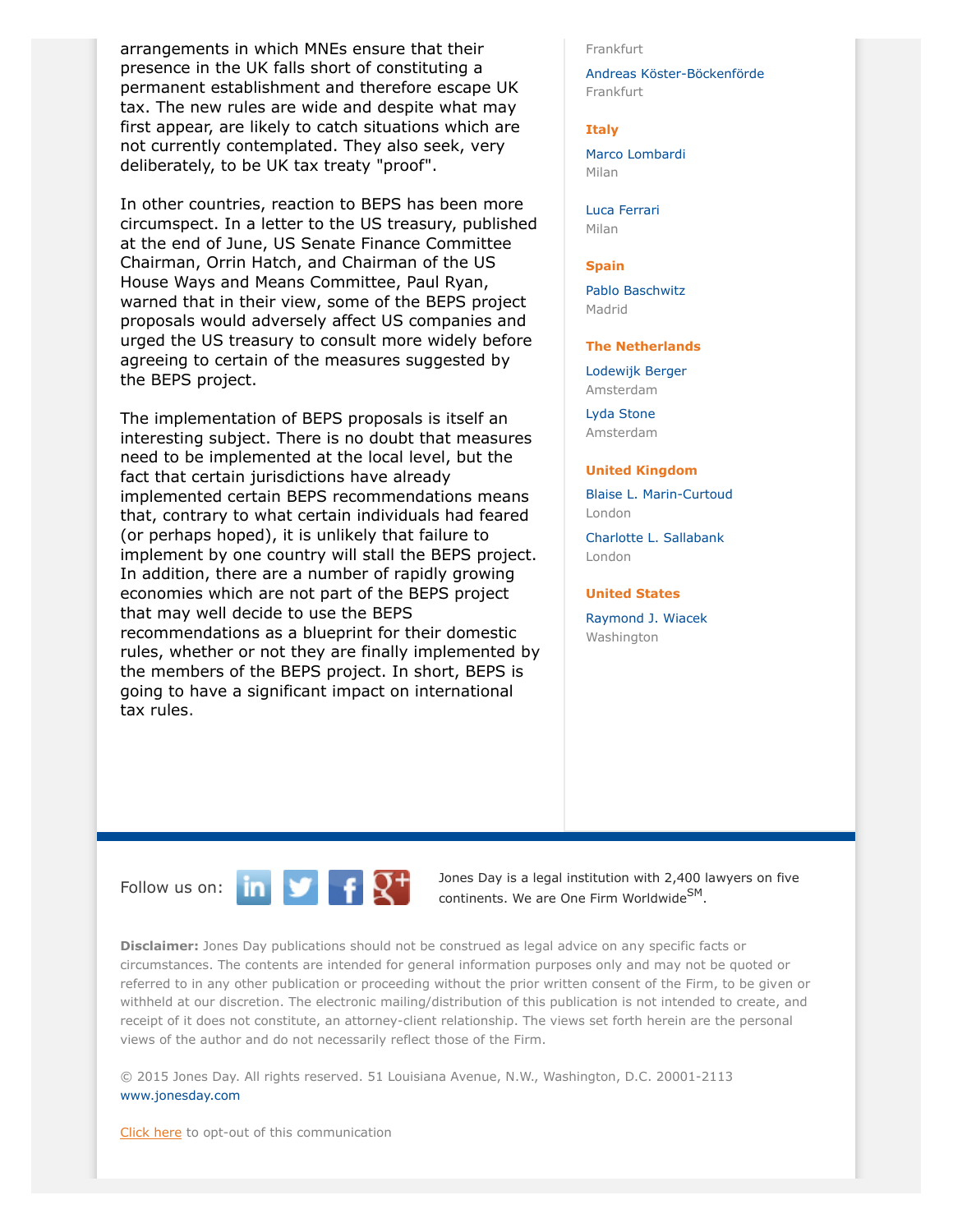



#### **Addressing the Tax Challenges of the Digital Economy: BEPS Action 1**

On 16 September 2014, the OECD released the report on the tax challenges of the digital economy (the "Report") under its Action Plan on Base Erosion and Profit Shifting ("BEPS").

The Report recognises that because the digital economy is increasingly becoming the economy itself, it would be difficult, if not impossible, to ring-fence the digital economy from the rest of the economy for tax purposes. As a result, the Report concludes that the tax challenge and BEPS concerns raised by the digital economy are better addressed by analysing existing structures adopted by multinational enterprises, focusing on the key features of the digital economy and determining which features raise or exacerbate tax challenges or BEPS concerns.

#### **Digital Economy: Key Features and BEPS Opportunities**

The Report identifies certain key features of the new business models emerged in the digital economy that can exacerbate BEPS risks: mobility, with respect to intangibles (on which the digital economy relies heavily), users, and business functions (resulting from a decreased need for local personnel to perform functions as well as flexibility to choose location of server or other resources); the massive use of data; network effects; the spread of multi-sided business models; tendency toward monopoly or oligopoly; and volatility due to lower barriers to entry into markets and rapidly evolving technology.

The Report acknowledges that structures that can be used to implement business models in the digital economy highlight existing opportunities to achieve BEPS to reduce or eliminate tax in jurisdictions across the whole supply chain, including market and ultimate parent company countries. For example, the importance of intangibles, combined with the mobility of the same for tax purposes under existing rules, generates substantial BEPS opportunities in the area of direct taxes. The centralisation of infrastructure at a distance from a market jurisdiction and the sales of goods and services into that market from a remote location, together with the ability to conduct substantial activity with minimal use of personnel, generates potential opportunities to achieve BEPS by fragmenting physical operations to avoid taxation. Some key features of the digital economy also increase risks of BEPS in the context of indirect taxation, in particular in relation to remote supplies to VAT exempt businesses.

#### **Tackling BEPS in the Digital Economy**

The Report recognises that many of the BEPS concerns apply equally to the digital and conventional economy, and it anticipates that the work on other Actions of the BEPS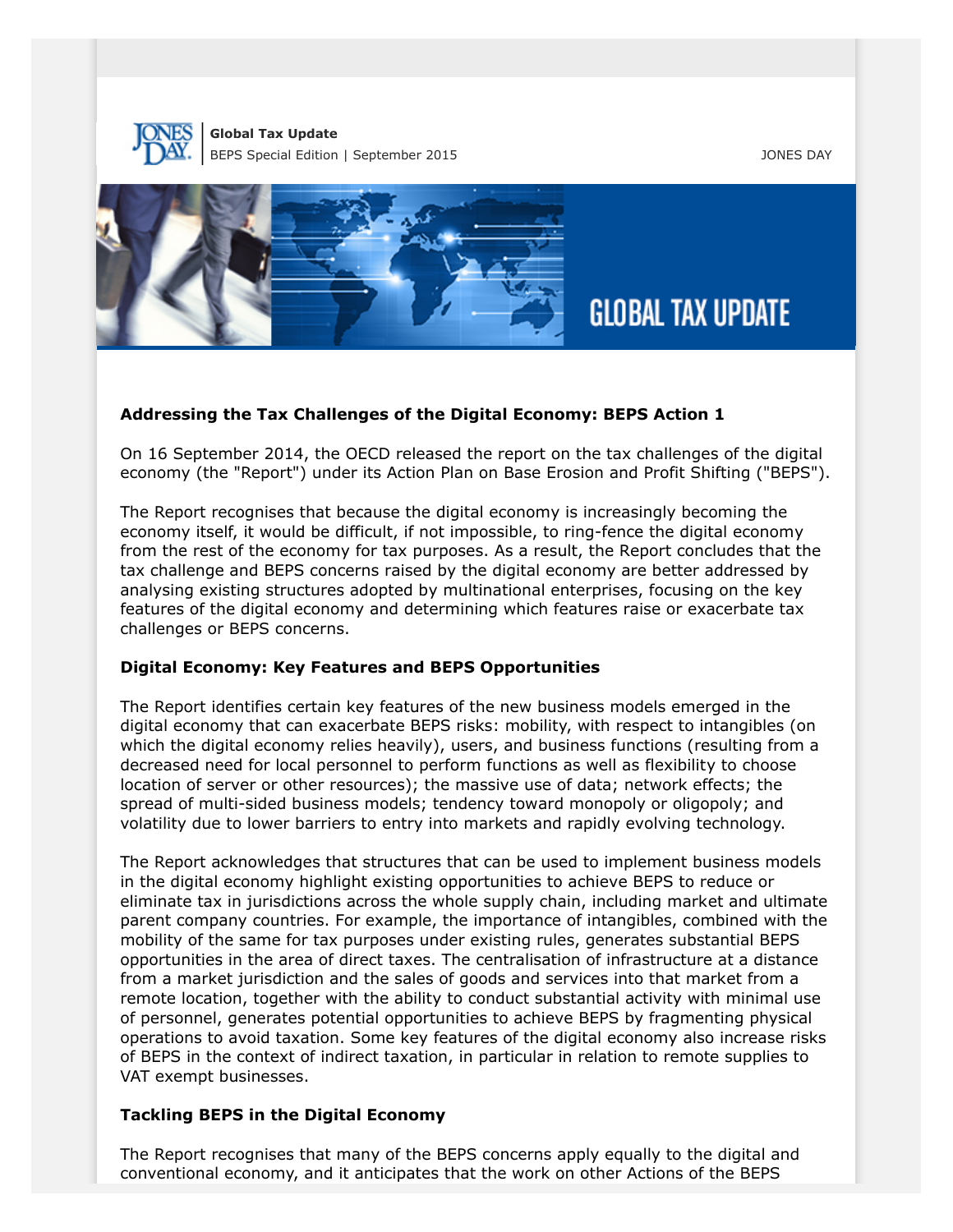Action Plan will address some of the BEPS concerns raised by the digital economy. These include, *inter alia*:

- 1. Action 7 (Prevent the Artificial Avoidance of PE Status), which should ensure that core activities cannot inappropriately benefit from the exceptions to PE status and that artificial arrangements relating to sales of goods and services cannot be used to avoid PE status.
- 2. Actions 8, 9, and 10 (Ensure that Transfer Pricing Outcomes are in line with Value Creation), which should have the goal of reflecting the value of intangibles if they are transferred intra-group and to align income from intangibles with the economic activity that generates it. Further, they should provide clearer guidance on the application of transfer pricing methods, including profit splits in the context of the global value chain.
- 3. Action 3 (Strengthen CFC Rules), which should take into consideration the possible need to adapt CFC rules to the digital economy.
- 4. International VAT/GST Guidelines on place of taxation of B2B supplies of services and intangibles, which should minimise BEPS opportunities for supplies of remotely delivered services made to exempt businesses.

# **Broader Tax Challenges Raised by the Digital Economy**

The Report identifies four main broader tax challenges raised by the digital economy:

- 1. **Nexus**. The continual increase in the potential of digital technologies and the reduced need in many cases for extensive physical presence to carry on business raises questions as to whether the current rules are appropriate.
- 2. **Data**. The growth in sophistication of information technologies has permitted companies in the digital economy to gather and use information to an unprecedented degree. This raises the issues of how to attribute value created from the generation of data through digital products and services, and of how to characterise for tax purposes a person's or entity's supply of data in a transaction, for example, as a free supply of a good, as a barter transaction or some other way.
- 3. **Characterisation**. The development of new digital products or means of delivering services creates uncertainties in relation to the proper characterisation of payments made in the context of new business models, particularly in relation to cloud computing.
- 4. **VAT Collection**. Cross-border trade in both goods and services creates challenges for VAT systems, particularly where such goods and services are acquired by private consumers from suppliers abroad.

## **Potential Options to Address Broader Tax Challenges**

The Report provides an overview of the potential options to address these broader tax challenges. They include:

- 1. Modification to the exemptions from PE status for activities that were previously preparatory and auxiliary in the context of conventional business models which may have become core functions of certain businesses.
- 2. Creation of a new nexus for fully dematerialised digital activities based on a significant digital presence. To address administrative concerns, certain minimum thresholds, based on the number of contacts, users, and levels of consumption in the market country, would be considered.
- 3. Replacement of the existing concept of PE with a significant presence test to reflect the relationships and interaction with customers located in a certain market country.
- 4. Creation of a withholding tax on digital transactions to be levied by the financial institution involved in payments.
- 5. Introduction of a bandwidth-tax-based or "Bit" tax on the number of bytes used by websites (creditable against corporate income tax).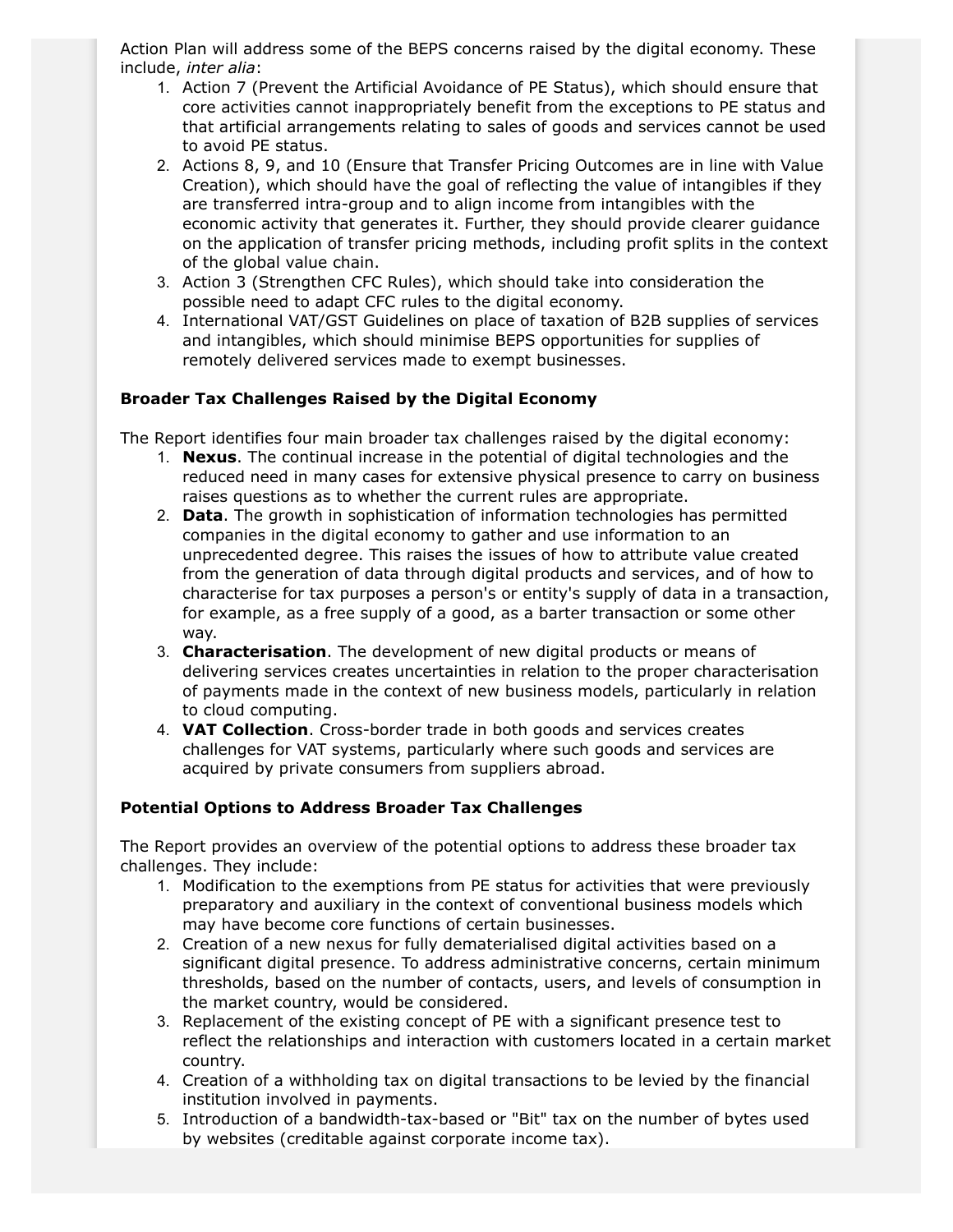6. Establishment of lower thresholds for imports of low-valued goods and requiring non-resident suppliers of remote B2C supplies to register and account for VAT purposes in the jurisdiction of the consumers.

In this regard, on 18 December 2014, the OECD released a discussion draft of guidelines concerning (i) the place of taxation of B2C supplies of services and intangibles, and (ii) provisions to support the application of these guidelines in practice.

Finally, the Report recognises that further work is required to evaluate the impact of the BEPS Project on the digital economy, focusing on nexus, data, multi-sided business models, characterisation, and potential options to address the tax challenges of the digital economy. A supplementary report is expected by the end of 2015.

**[Return to Main Page](http://thewritestuff.jonesday.com/cv/21dee491f2985a655505c20e8dffde86a8e5654a/p=0)** 



Follow us on:  $\begin{array}{|c|c|c|c|}\n\hline\n\text{In} & \text{I} & \text{I} \\
\hline\n\text{I} & \text{I} & \text{I} \\
\hline\n\end{array}$  bones Day is a legal institution with 2,400 lawyers on five continents. We are One Firm Worldwide<sup>SM</sup>.

**Disclaimer:** Jones Day publications should not be construed as legal advice on any specific facts or circumstances. The contents are intended for general information purposes only and may not be quoted or referred to in any other publication or proceeding without the prior written consent of the Firm, to be given or withheld at our discretion. The electronic mailing/distribution of this publication is not intended to create, and receipt of it does not constitute, an attorney-client relationship. The views set forth herein are the personal views of the author and do not necessarily reflect those of the Firm.

© 2015 Jones Day. All rights reserved. 51 Louisiana Avenue, N.W., Washington, D.C. 20001-2113 [www.jonesday.com](http://www.jonesday.com)

[Click here](http://thewritestuff.jonesday.com/ro/) to opt-out of this communication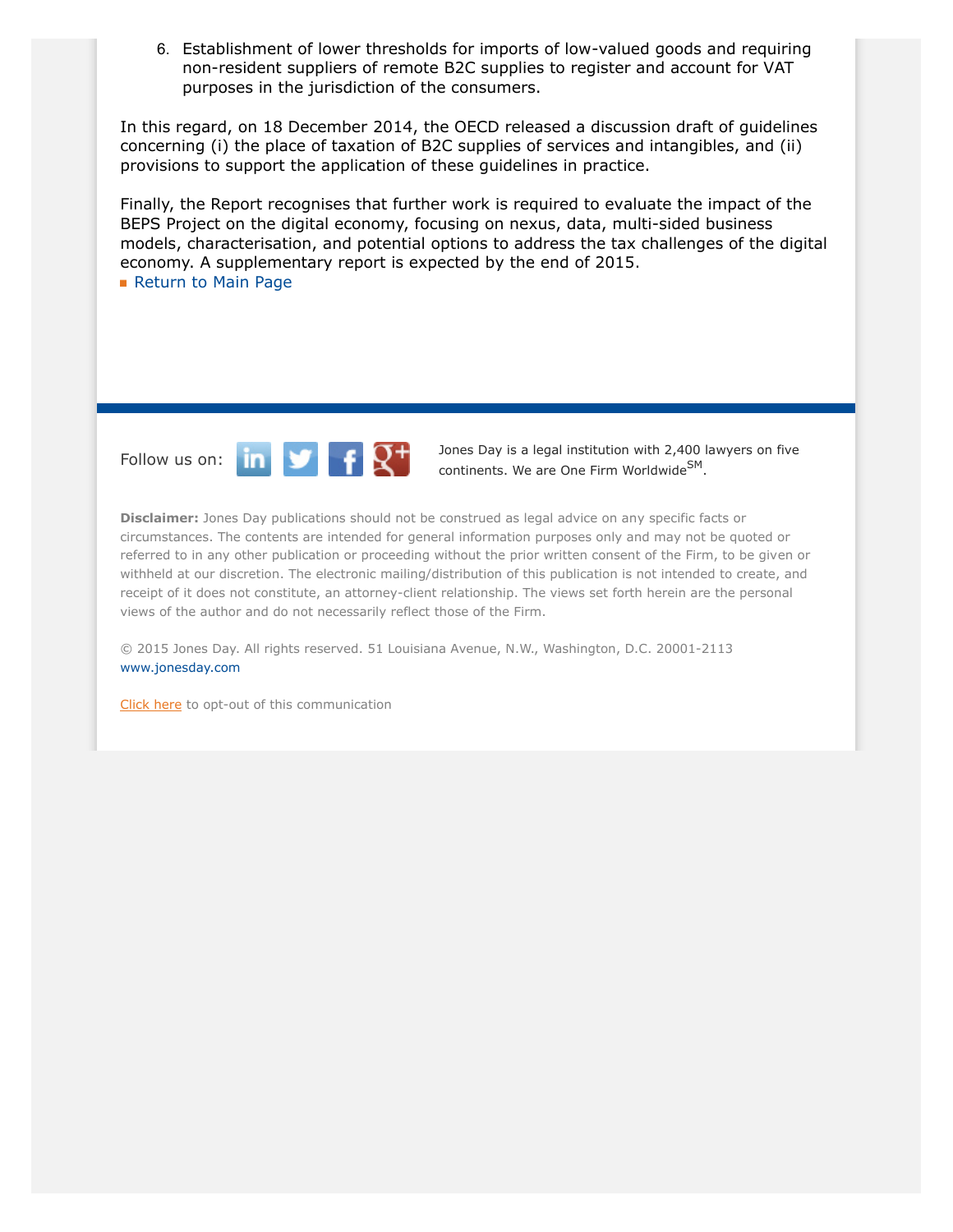



# **Hybrid Mismatches and the OECD Proposal: BEPS Action 2**

Hybrid mismatch arrangements can be used to achieve double non-taxation including long-term deferral. The OECD report on Action 2 of the 15 BEPS Actions, titled "Neutralising the Effects of Hybrid Mismatch Arrangements", published in September 2014 (the "Report"), comprises two parts—Part I, which provides recommendations with respect to domestic law provisions, and Part II, which relates to treaty provisions.

The principal targets of the Report are tax mismatches resulting from: (i) arrangements involving tax deductions for expenses (normally interest) with no corresponding taxation of the receipt (deduction/no-inclusion or "D/NI"), or (ii) a tax deduction for the same expense in two or more jurisdictions (double deduction or "DD"). These arrangements typically involve a hybrid entity: opaque (e.g., a company) in one jurisdiction, transparent (e.g., a partnership or branch) in another; or a hybrid instrument; debt in one jurisdiction, equity in another. The Report also considers indirect hybrid mismatches where a mismatch arrangement is imported into a third jurisdiction.

## **Recommendation**

BEPS Action 2 will be implemented based on the extent of the present mismatch. This is determined by comparing the tax treatment of the payment under the laws of each jurisdiction. D/NI mismatches occur where a proportion of payment deductible in one jurisdiction does not correspond to the proportion of ordinary income in another. DD mismatches occur where all or part of a payment is also deductible in another jurisdiction. Whilst differences in payments can give rise to mismatches by way of fluctuating foreign currency, they will not give rise to a D/NI outcome. Unilateral, equitable tax deductions will also fail to produce a mismatch because they are economically closer to a tax exemption. Hybrid mismatch rules should not be applied to entities where tax concerns are not raised. The OECD proposals in the Report are mechanical, and there is no need to show purpose.

## **Scope**

The Report states that the hybrid mismatch rules are designed to:

- neutralise mismatches in tax treatments without changing the tax characterisation and commercial outcome of the arrangement or instrument;
- be comprehensive;
- apply automatically;
- avoid double taxation through rule co-ordination;
- minimise disruption to existing domestic law;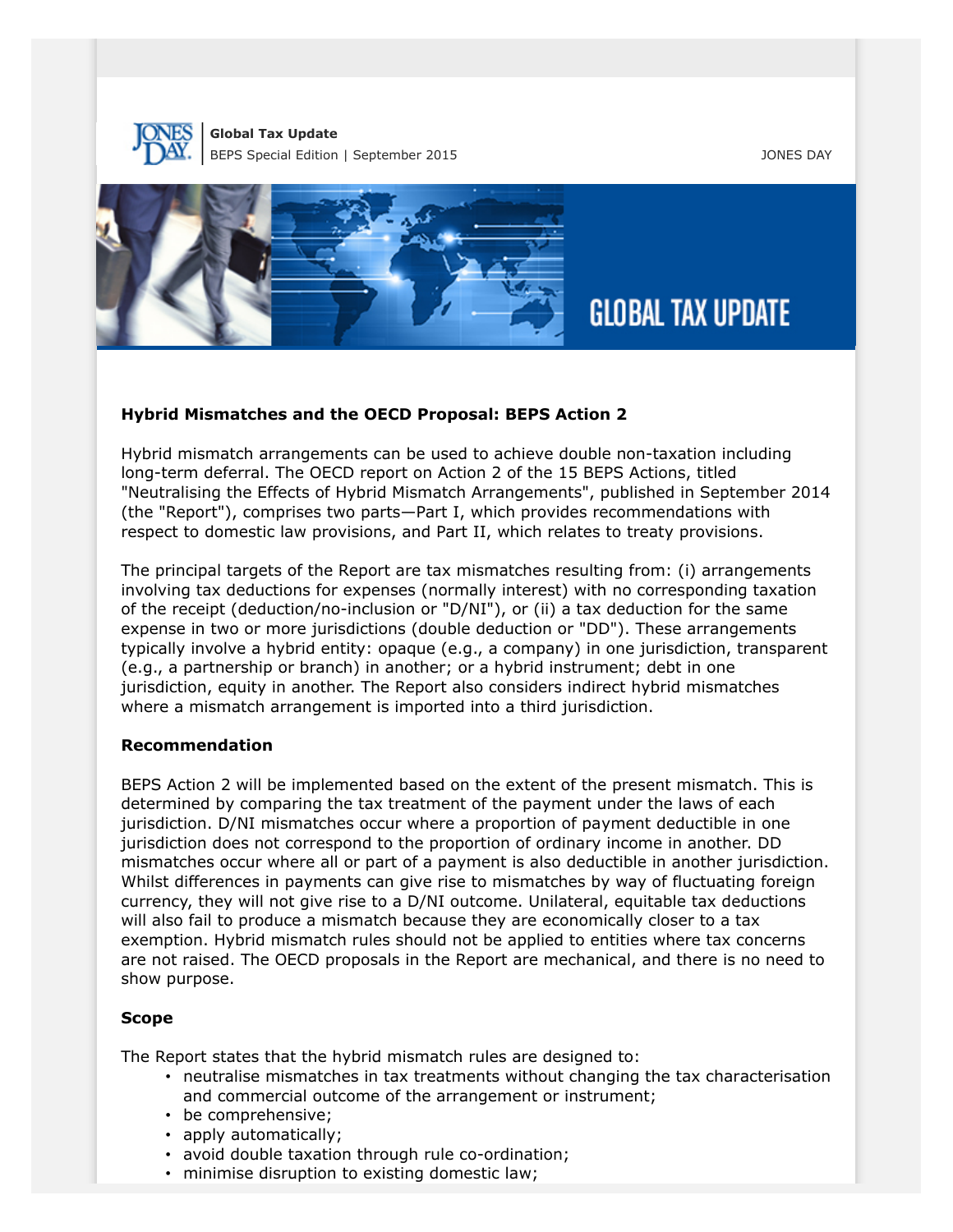- be clear and transparent in their operation;
- provide sufficient flexibility to allow for implementation in each jurisdiction;
- be workable for taxpayers and keep compliance costs to a minimum; and
- be easy for tax authorities to administer.

The Report also states that jurisdictions should co-operate on measures to ensure recommendations are implemented and applied consistently and effectively. These measures include:

- developing agreed guidance on the recommendations;
- co-ordinating the implementation of the recommendations (including time);
- developing transitional rules (with no assumed grandfathering of existing arrangements);
- reviewing the effective and consistent implementation of the recommendations;
- exchanging information on the jurisdiction as treatment of hybrid financial instruments and hybrid entities;
- endeavouring to make relevant information available to taxpayers; and
- considering the interaction of the recommendations with other BEPS Actions including Action 3 (CFC rules) and Action 4 (Interest).

The Report limits the scope of the application of the recommended rules to specifically stated circumstances; most of the rules would apply only to hybrid arrangements involving related persons and members of the same controlled group or to certain "structured arrangements". "Structured arrangement" is defined as any arrangement where the hybrid characteristic is priced into the terms of the arrangement, or the facts and circumstances of the arrangement indicate that it has been designed to accomplish a hybrid mismatch.

The Report provides a nonexhaustive list of facts and circumstances that indicate the existence of a structured arrangement:

- an arrangement that is designed to create, or is part of a plan to create, a hybrid mismatch;
- an arrangement that incorporates the terms, steps or transactions used to create a hybrid mismatch;
- an arrangement that is marketed, in whole or in part, as a tax advantaged product where some or all of the tax advantage derives from the hybrid mismatch;
- an arrangement that is primarily marketed at taxpayers in the jurisdiction where the hybrid mismatch arises;
- an arrangement that contains features that alter the terms of the arrangement, including the return if the hybrid mismatch is no longer available; and/or
- an arrangement that would produce a negative return absent the hybrid mismatch.

The taxpayer will not be regarded as a party to a structured arrangement when neither the taxpayer nor any member of the same control group could reasonably be expected to know there is a hybrid mismatch and did not share any of the tax benefit resulting from such mismatch. (There is no suggestion in the Report of a possibility for jurisdictions to provide safe harbours to taxpayers.)

Two persons would be related if they were in the same control group or if one person has a 25 percent or greater investment in the second person or if a third person holds a 25 percent or greater investment in both. (In the earlier OECD discussion draft, the relationship threshold reported was 10 percent rather than 25 percent). Two persons would also be in the same control group if:

- they are consolidated for accounting purposes;
- the first person has an investment in a second person who grants the former effective control, or a third person has such an investment in the first two;
- the first person has a 50 percent or greater investment in the second person, or a third person has a 50 percent or greater investment in both; or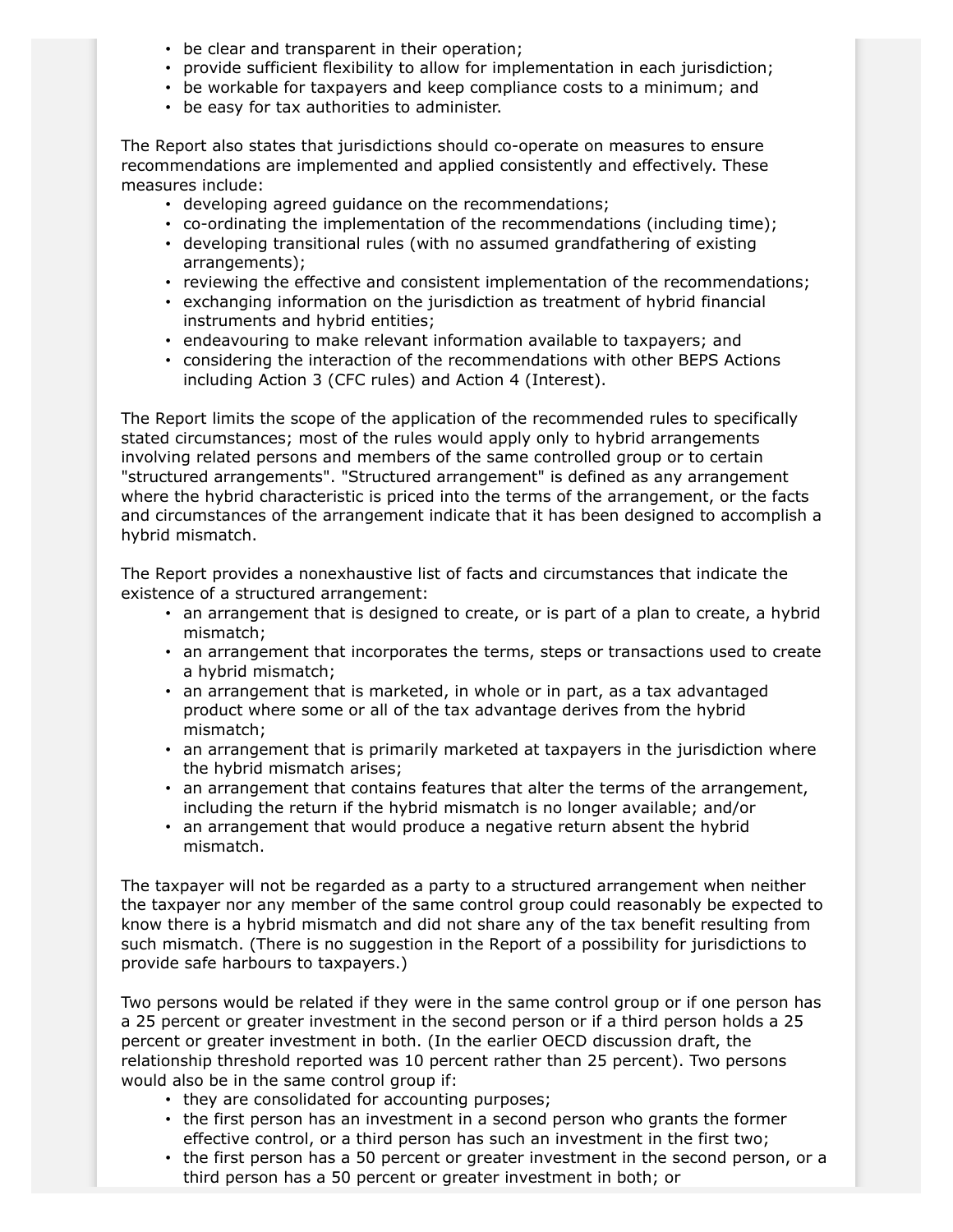• the two persons can be regarded as associates of enterprises under Article 9 of the OECD Model Tax Convention. The person will be regarded as holding the investment if it directly or indirectly holds a percentage of voting rights or value in the equity of another person.

There are also rules regarding acting together, so that a person who acts together with another person in respect of ownership or control of any voting or equity rights or interest will be treated as owning the other person's rights or interest. Acting together will be deemed to happen if: (i) the persons are members of the same family; (ii) the person regularly acts in agreement with another person's wishes; (iii) the two persons have entered into an agreement that materially impacts the value or control of the assets or the ownership or control of such rights or (iv) the interests are managed by the same personal group or person. In the case of a collective investment vehicle, the presumption of acting together can be rebutted if, based on the terms and circumstances of an investment arrangement, it can be demonstrated to the satisfaction of the relevant tax authority that no such conduct is involved.

# **Part I of the Report—Recommendations for the Design of Domestic Rules**

Part I illustrates situations where a D/NI outcome may be achieved by using both hybrid instruments and hybrid entities, but the Report refers only to hybrid entities when analysing a D/D outcome. The Report also makes recommendations in respect of payments that produce indirect D/NI outcomes.

The Report proposes a primary rule or "response" in each situation that determines which jurisdiction should first counteract the mismatch and, usually, a secondary rule or "defensive" rule which applies if the primary jurisdiction does not counteract.

| Mismatch      | Arrangement                                      | Specific recommendations on<br>improvements to<br>domestic law                                                                                                            | Recommended hybrid mismatch rule |                               |                                                                                                                    |
|---------------|--------------------------------------------------|---------------------------------------------------------------------------------------------------------------------------------------------------------------------------|----------------------------------|-------------------------------|--------------------------------------------------------------------------------------------------------------------|
|               |                                                  |                                                                                                                                                                           | Response                         | Defensive rule                | Scope                                                                                                              |
| D/NI          | Hybrid financial<br>instrument                   | No dividend exemption<br>for deductible payments<br>Proportionate limitation of with-<br>holding tax credits                                                              | Deny payer<br>deduction          | Include as ordinary<br>income | Related parties<br>and structured<br>arrangements                                                                  |
|               | Disregarded pay-<br>ment made by a<br>hybrid     |                                                                                                                                                                           | Deny payer<br>deduction          | Include as ordinary<br>income | Controlled group<br>and structured<br>arrangements                                                                 |
|               | Payment made to a<br>reverse hybrid              | Improvements to offshore<br>investment regime Restricting<br>tax transparency of intermedi-<br>ate entities where non-resident<br>investors treat the entity as<br>opaque | Deny payer<br>deduction          | ۰                             | Controlled group<br>and structured<br>arrangements                                                                 |
| DD            | Deductible payment<br>made by a hybrid           |                                                                                                                                                                           | Deny parent<br>deduction         | Deny payer<br>deduction       | No limitation on<br>response, defen-<br>sive rule applies to<br>controlled group<br>and structured<br>arrangements |
|               | Deductible pay-<br>ment made by dual<br>resident |                                                                                                                                                                           | Deny<br>resident<br>deduction    | ٠                             | No limitation on<br>response.                                                                                      |
| Indirect D/NI | Imported mismatch<br>arrangements                |                                                                                                                                                                           | Deny payer<br>deduction          | $\blacksquare$                | Members of con-<br>trolled group<br>and structured<br>arrangements                                                 |

The recommendations are summarised in the in the report as:

# **Examples**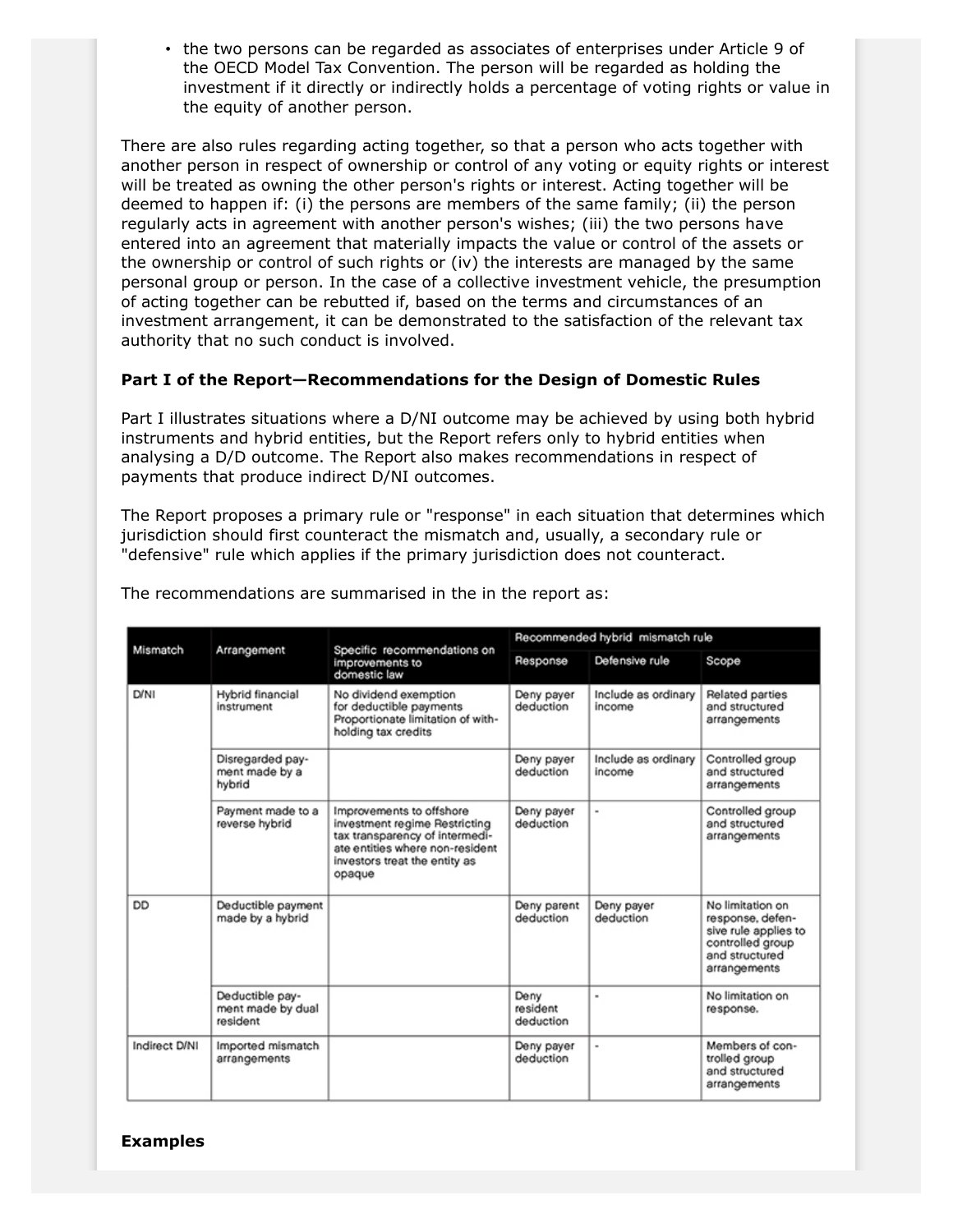

Company B owns Company A. Company A is hybrid entity disregarded in jurisdiction B. Loan between B and A is disregarded in jurisdiction B so loan interest is N/I. Loan interest is deductible by Company A in jurisdiction A and Company A can surrender the tax benefit of its interest deduction to Sub A to shelter Sub A's profits.

- Primary rule: Deny deduction for interest in Company A in jurisdiction A
- Defensive rule: Include interest as ordinary income in Company B in jurisdiction B

## **D/NI—Reverse hybrid**



Company A pays interest to Company B. Interest is deductible for Company A in jurisdiction A.

Company B is not taxed on receipt of interest in jurisdiction B because it is a transparent entity in jurisdiction B and jurisdiction B regards Company B's income as being taxable in jurisdiction C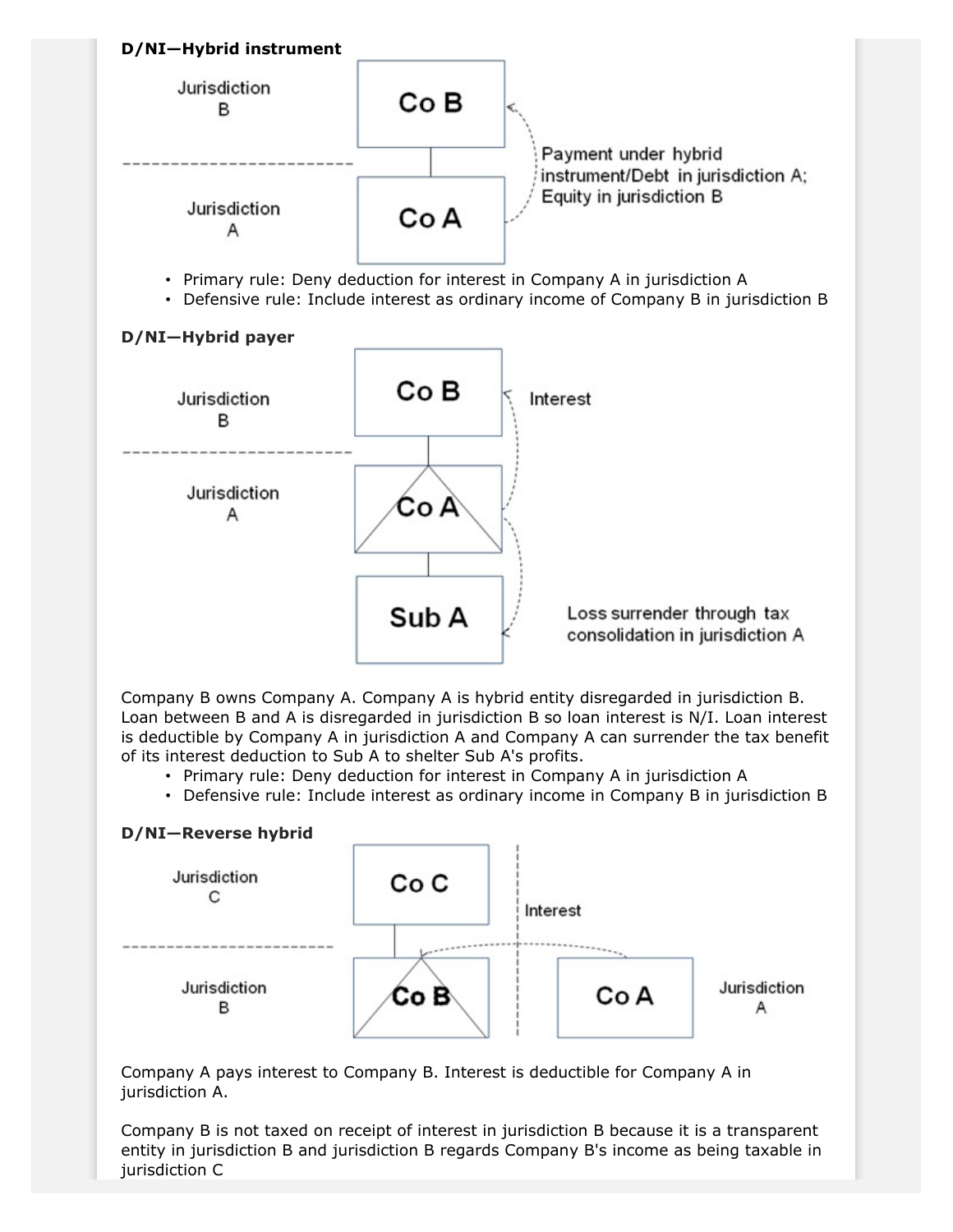Company B is seen as opaque by jurisdiction C so jurisdiction C regards Company B's income as being taxable in jurisdiction B—N/I interest.

- Primary rule: Deny deduction in Company A
- Defensive rule: Not necessary as there are recommendations made in the Report regarding CFC and offshore investment regimes



Company B is disregarded in jurisdiction A. Payment of interest by Company B is regarded as a deductible payment by Company A in jurisdiction A. Payment is also deductible in jurisdiction B by Company B.

- Primary rule: Deny deduction in A
- Secondary rule: Deny deduction in B
- DD payment by dual resident: Deny deduction to the extent it exceeds dual inclusion income
- No limitation in scope of primary rules but secondary rule applies only if parties are in the same control group or payment made under structured arrangements to which Company B is a party.

# **Indirect D/NI—Imported mismatch**

- Interest deduction in jurisdiction C for Company C
- Neutral in jurisdiction A for Company A; receives interest from Company C and pays interest to Company B
- Outcome is deduction for Company C in jurisdiction C but not taxable as exempt dividend received by Company B in jurisdiction B

The Report recommends that jurisdictions should introduce legislation so that a reverse hybrid is treated as a resident taxpayer in the jurisdiction in which it is established (i) if it is not otherwise within the charge to tax on income in that jurisdiction and (ii) the accrued income of a nonresident investor in the same control group as the reverse hybrid is not within the charge to tax under the laws of the investor jurisdiction.

- Primary rule: Deny deduction in Company A
- Defensive rule: Include as ordinary income in Company B
- Backstop: Deny deduction in Company C

## **Part II of the Report—Recommendation on Treaty Issues**

Part II examines treaty issues with recommendations on changes to the OECD Model Tax Convention to ensure that hybrid instruments and entities are not used to obtain treaty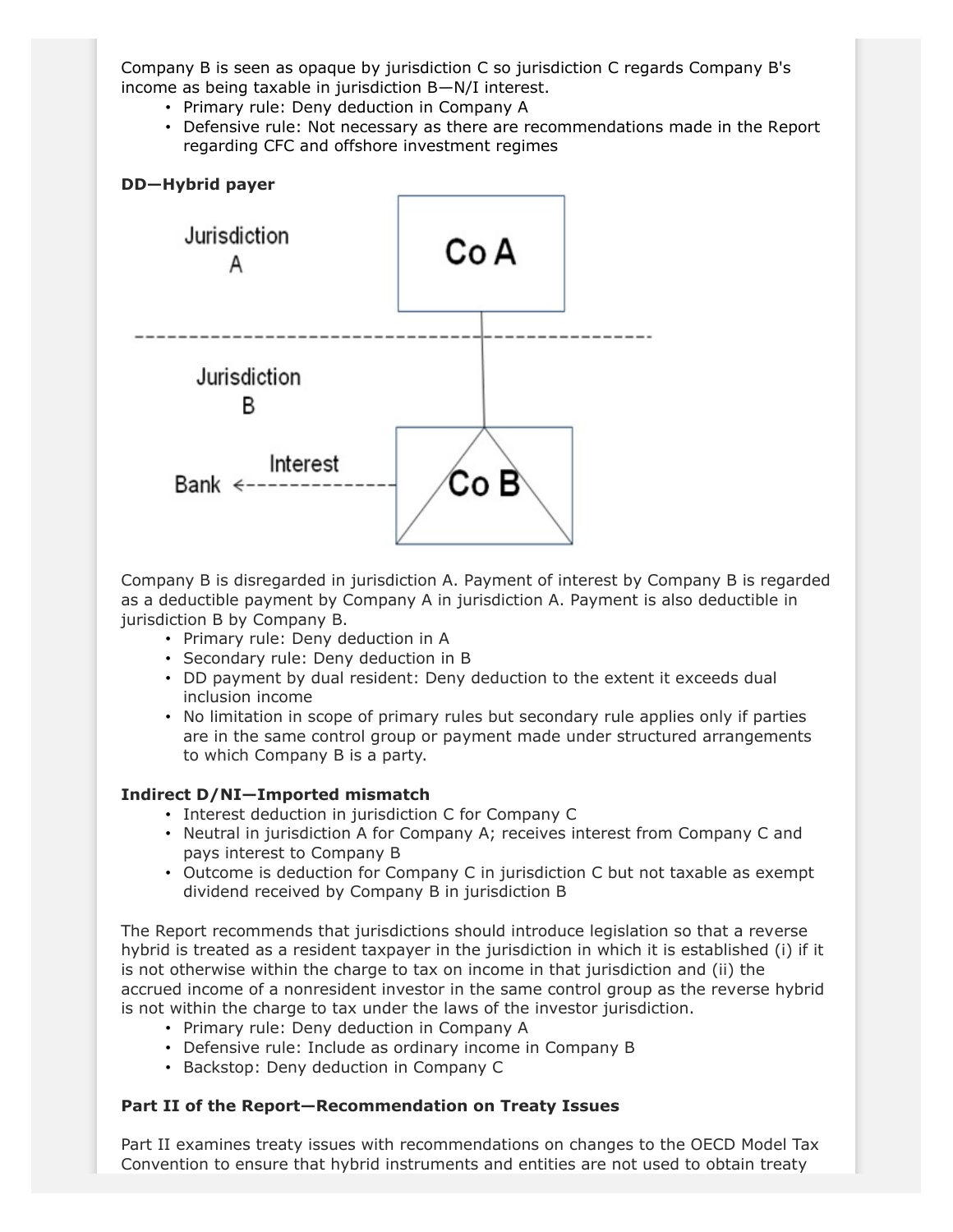benefits. The recommendations also address treaty issues that may arise from the recommended domestic law changes. Part II generally reflects the proposals in the discussion drafts.

The first recommendation is to amend Article 4(3) of the OECD Model Tax Convention (part of the work on Action 6 Treaty Abuse) so that treaty residence of a dual resident entity can be determined mutually by the competent authorities of the relevant jurisdictions determining where effective control is exercised. In the absence of an agreement, the dual resident entity cannot claim treaty benefits from either of the jurisdictions involved except as agreed by the competent authorities. The Report states that this is not enough to effectively mitigate BEPS concerns with dual resident entities, however, since the entity could be resident in one state under the treaty but resident in the other state under domestic law. This could enable foreign losses to be shifted to another resident company under its domestic law group relief system and get claim treaty protection against taxation of foreign profits. The Report concludes that the solution must be to change domestic law so that a resident of one state under a double tax treaty is denied domestic residence in the other state (as is currently the case in the UK and Canada).

The second recommendation addresses the use of transparent entities to benefit from treaty provisions. The Report recommends an amendment to Article 1(2) of the Model Tax Convention to include a rule on fiscally transparent entities whereby income derived by or through an entity or arrangement that is treated as wholly or partly fiscally transparent under the tax law of one of the contracting states will be considered to be income of a resident only to the extent that the income is treated for the purposes of taxation by that state as the income of a resident of that state.

The Report suggests that the OECD commentary on transparent entities should be widened from just a consideration of partnerships to other noncorporate entities.

Finally, Part II considers the interaction between Part I and tax treaties.

The primary response to the mismatch—the denial of deduction for a payment to the extent it gives rise to D/NI—raises questions as to whether tax treaties would permit such a denial. Deductibility issues, however, are often matters of domestic law. (Article 7 the OECD Model Treaty—Business Policies).

**Defensive rule**: If the payer jurisdiction cannot neutralise the mismatch, then the payee will require such payment to be included as ordinary income to the extent it gives rise to D/NI. Two recommendations were also given as to the elimination of double taxation, including preventing a dividend exemption and restricting relief in proportion to the net taxable income. Again, this is largely a matter of domestic law.

**Exemption method (Article 23A) and Credit Method (Article 23B)**: In the case of dividends, the credit method applies even where the exemption method applies to other income. It is acknowledged, however, that a number of bilateral tax treaties depart from this provision. The Report emphasises that the credit method should be followed.

Article 23B (the credit method) advocates that relief should be restricted in proportion to the net taxable income provided under an arrangement. Double non-taxation may still occur, however, where treaty or domestic law departs from the credit method provision.

**Anti-discrimination**: The Report concludes that the recommendations do not appear to raise any issue of discrimination based on nationality. The rules solely govern taxation regarding an establishment's business.

#### **Next Steps**

The final OECD Report and commentary are due in September 2015.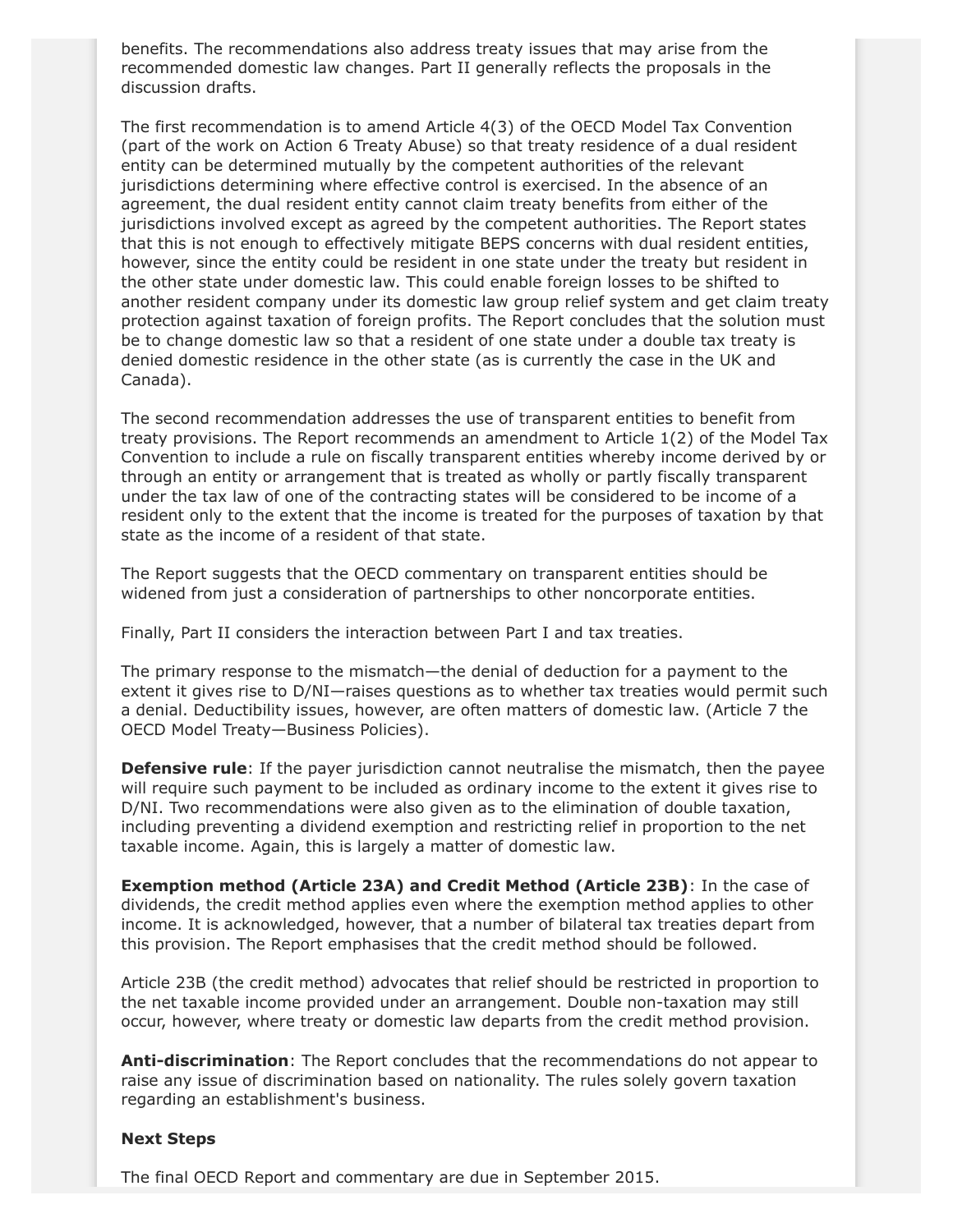



## **Countering Harmful Tax Practices: BEPS Action 5**

## **Past Progress and Prospects**

Harmful tax practices (e.g., tax havens, preferential tax regimes, tax rulings) are characterised by the propensity to erode tax bases of other countries which allegedly leads to an undesirable race-to-the-bottom on taxation rates. Action 5 of the OECD Action Plan on Base Erosion and Profit Shifting ("BEPS"), therefore, addresses the detecting and coordinated countering of such harmful tax practices, with a renewed focus on transparency and substance requirements.

## **Background**

In 1998, the OECD Committee on Fiscal Affairs published a report on Harmful Tax Competition ("1998 Report"), with the purpose of developing a better understanding of harmful tax practices around the world. In total, 12 factors were set out in order to determine whether a preferential tax regime could be harmful.

The four key factors are: (i) no or low effective tax rates on movable sources of income, (ii) ring-fenced from the domestic economy, (iii) a lack of transparency and (iv) no effective exchange of information.

Eight other, indicative factors are: (i) an artificial definition of the tax base, (ii) no adherence to international transfer pricing principles, (iii) an exemption for foreign sources of income, (iv) negotiable tax rate, (v) secrecy provisions, (vi) wide network of tax treaties, (vii) promotion of the preferential regime and (viii) encouragement of operations that are purely tax driven.

Also, the creation of the Forum on Harmful Tax Practices ("Forum"), operating under the auspices of the Committee on Fiscal Affairs, was first proposed in this 1998 Report. The 1998 Report was followed by subsequent publications describing the progress that had been made and the steps that needed to be taken next.

## **BEPS Action 5**

In 2013, the work around harmful tax practices was revived with the 15-point BEPS Action Plan. Action 5 of this Action Plan commits the Forum to:

Revamp the work on harmful tax practices with a priority on (i) *improving transparency*, including compulsory spontaneous exchange on rulings related to preferential regimes,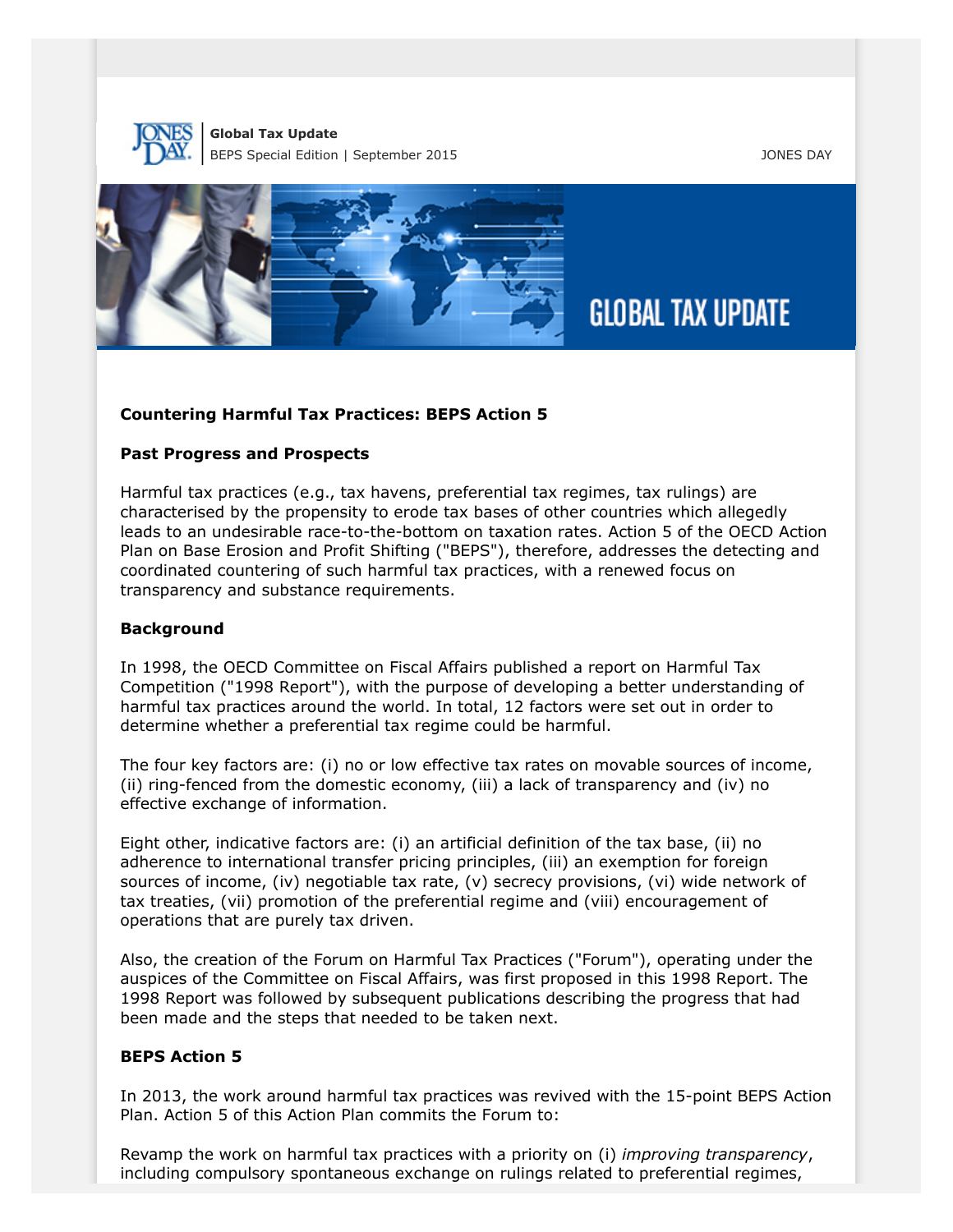and (ii) *requiring substantial activity for any preferential regime*. It will take a holistic approach to evaluate preferential tax regimes in the BEPS context. It will engage with non-OECD members on the basis of the existing framework and consider revisions or additions to the existing framework. (numbering and emphasis added)

The Forum is expected to deliver the following outputs, in three steps:

**Review of member and associate countries, by September 2014.** In a 2014 interim report on Action 5 (the "2014 Report") the Forum presented a review of preferential regimes in OECD member and associate countries. The criteria from the 1998 Report were applied, as well as the newly developed substantial activity factor with regard to intangible regimes (see below). From the 2014 Report it should be understood that the monitoring of preferential regimes is an ongoing activity.

**Strategy to involve non-OECD member/associate countries, by September 2015.** In order to avoid non-OECD countries or non-associated countries enjoying a competitive advantage, these other countries should be involved and take up commitments as well. The outcomes of the efforts undertaken by the Forum to achieve this global level playing field will be published in September 2015.

**Revision of existing criteria, by December 2015.** Even though the deadline is only set in December 2015, much progress has already been made with regard to the revision of the 1998 criteria and the development of a new framework to detect harmful tax practices. The focus is put on requiring substantial activity for benefitting from preferential regimes and making tax-payer specific rulings more transparent.

*Substantial Activity Requirement in IP Regimes.* So far the substantial activity requirement has only been addressed in the context of IP regimes or so-called patent box systems. The main goal is to align taxation (benefits) with substance, which makes it crucial as to how substantial activity is defined. The Forum considers the 'nexus approach' the most appropriate: the tax benefits for income from IP rights only apply to the extent the taxpayer incurred the expenditures to develop this IP right. In other words, the amount of qualified expenditures incurred by the taxpayer in relation to the total expenditures incurred is considered to represent substantial activity and is used to calculate the tax benefit:

Qualifying expenditures incurred to develop IP asset to develop IP asset  $\overline{O}$  verally income from IP asset  $=$  income receiving benefits  $\overline{O}$  verall expenditures incurred to develop IP asset

(*see* 2014 Report, p. 30)

While all expenditures for activities undertaken by unrelated third parties continue to qualify as incurred expenditures, expenditures for activities of related parties are not. The costs for acquiring IP are not qualifying expenditures, while they are included in the overall expenditures.

In the aftermath of the 2014 Report a modified nexus approach was proposed by the UK and Germany. This modified nexus approach reserves the right for corporations using existing preferential intellectual property regimes to still include in the qualifying expenditures the costs incurred by related parties (such as subsidiaries) or the acquisition of IP rights, it being understood however that such up-lift can be no more than 30 percent of the regular qualifying expenditures. Moreover, it is agreed that no new taxpayers can join any existing regime the moment a new regime is put into place, and neither can new IP assets owned by existing taxpayers benefit from such tax system going forward (relevant end-date will be no later than 30 June 2016). The final abolition date of the old regime would be 30 June 2021.

*Improving Transparency Through Compulsory Spontaneous Exchange*. With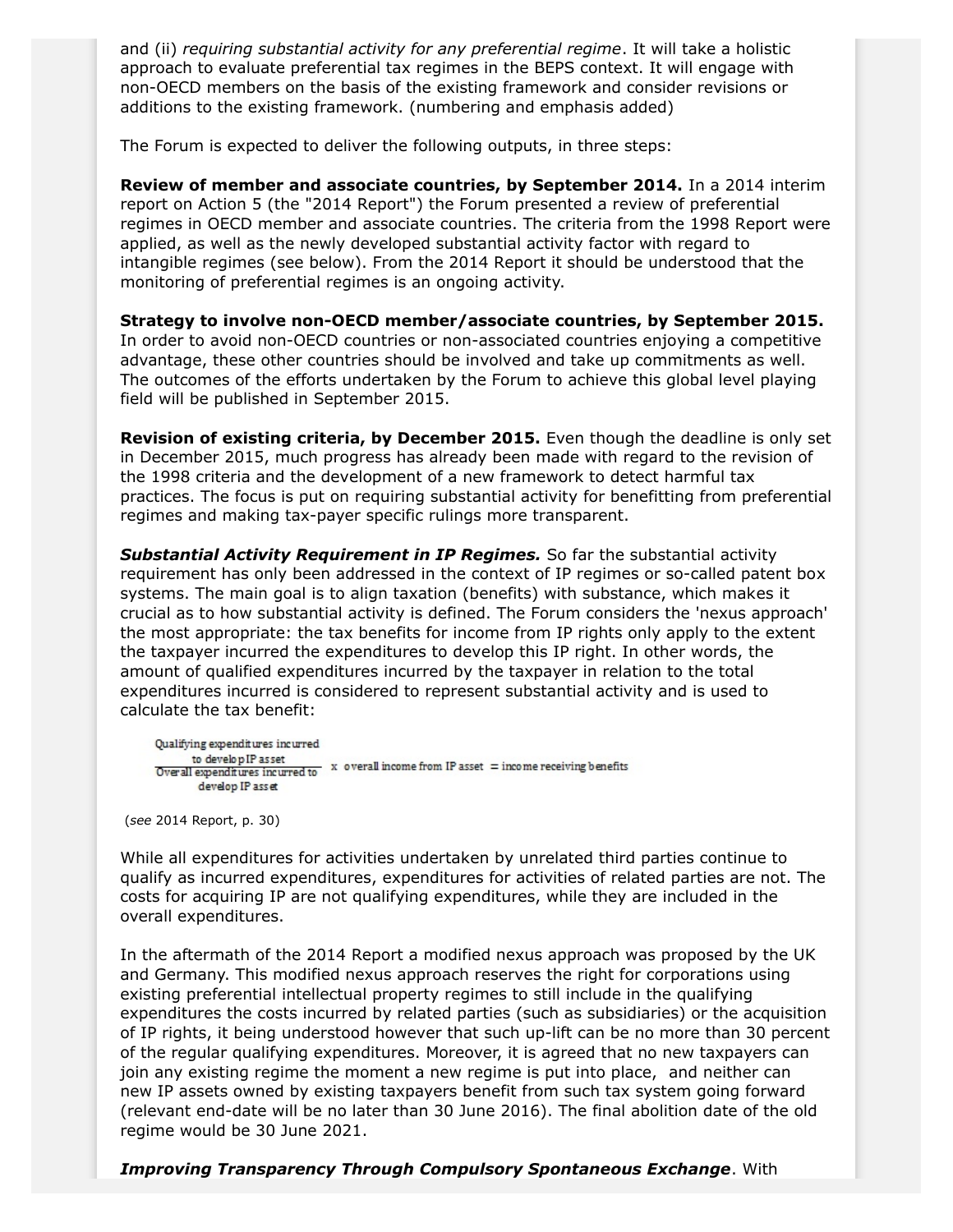regard to improved transparency, the 2014 Report provides an extensive framework for the spontaneous exchange of country by country tax-payer specific rulings. First, the rulings to which such spontaneous exchange applies are identified. Several criteria are developed, some of which are identical to criteria to detect general preferential regimes. The information on the tax-payer specific ruling should be shared with all the affected countries at the latest within three months after the ruling has become available to the competent authority. The legal basis for this spontaneous exchange will be reported on in the progress report of 2015.

#### **Next Steps**

With deadlines approaching in September and December 2015, new interim reports are awaited to gain an overview of the progress made by the Forum on the three outputs it is expected to deliver. With regard to the substantial activity requirement and the modified nexus approach in particular, more details about transitional regimes, reporting requirements, practical methodologies for identifying qualifying expenditures and guidance on the definition of qualifying IP assets are expected. Concerning the compulsory spontaneous exchange of rulings an outline of the application and implementation of the developed framework are expected to come out relatively soon. **[Return to Main Page](http://thewritestuff.jonesday.com/cv/21dee491f2985a655505c20e8dffde86a8e5654a/p=0)** 



Follow us on:  $\begin{array}{|c|c|c|c|}\n\hline\n\text{In} & \text{I} & \text{J} \\
\hline\n\end{array}$  Jones Day is a legal institution with 2,400 lawyers on five continents. We are One Firm Worldwide<sup>SM</sup>.

**Disclaimer:** Jones Day publications should not be construed as legal advice on any specific facts or circumstances. The contents are intended for general information purposes only and may not be quoted or referred to in any other publication or proceeding without the prior written consent of the Firm, to be given or withheld at our discretion. The electronic mailing/distribution of this publication is not intended to create, and receipt of it does not constitute, an attorney-client relationship. The views set forth herein are the personal views of the author and do not necessarily reflect those of the Firm.

© 2015 Jones Day. All rights reserved. 51 Louisiana Avenue, N.W., Washington, D.C. 20001-2113 [www.jonesday.com](http://www.jonesday.com)

[Click here](http://thewritestuff.jonesday.com/ro/) to opt-out of this communication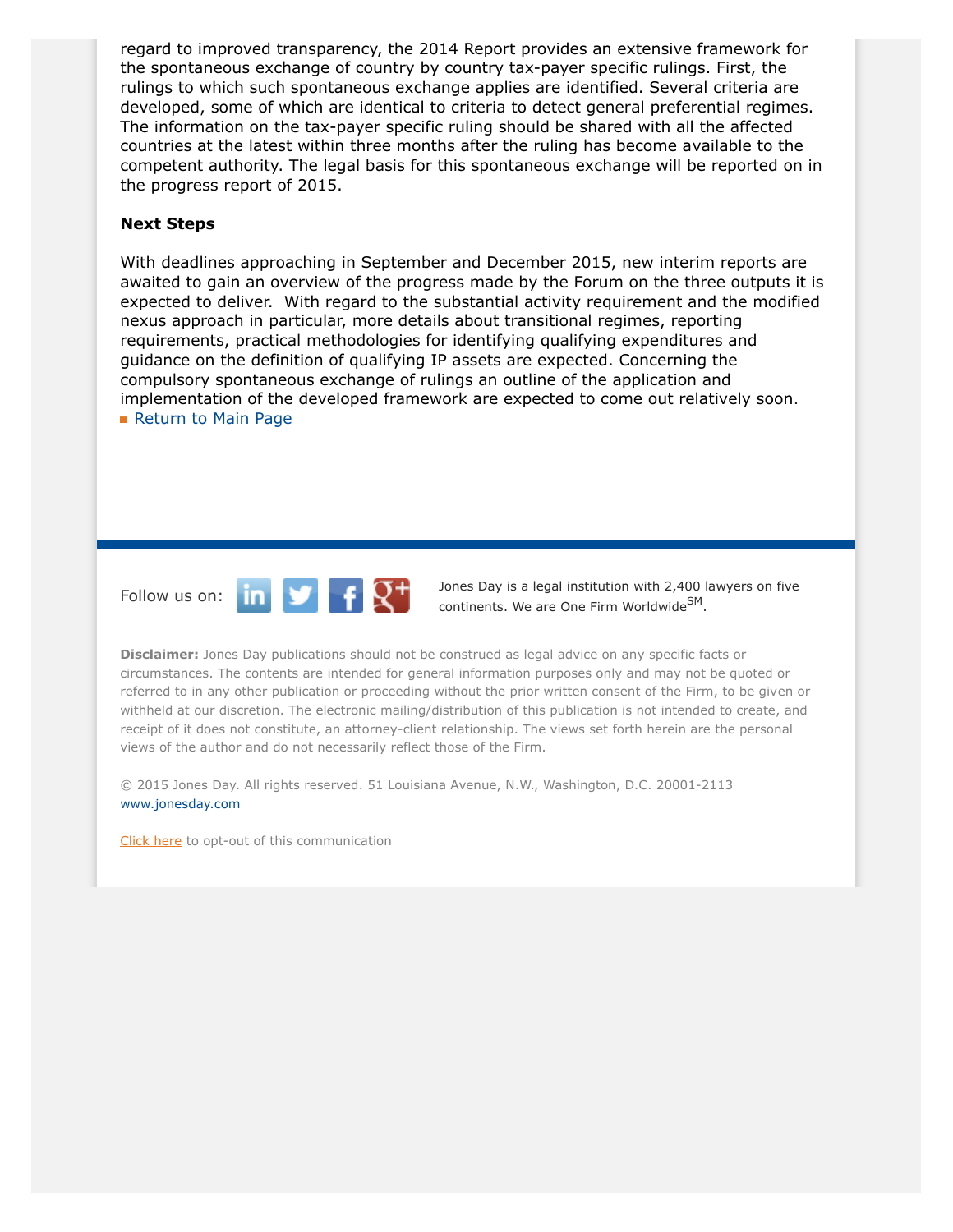



## **Treaty Abuse: BEPS Action 6**

Action 6 (Treaty Abuse) is a key element of the OECD's BEPS Project. Action 6 targets, in summary, "treaty shopping", i.e., where a person in country A, which is not, in principle, eligible to benefit from a given tax treaty with country B, invests through an entity in country C to benefit from the treaty. More generally, Action 6 intends to prevent the granting of treaty benefits in inappropriate circumstances.

## **The Original Action 6 Proposals**

The original Action 6 proposal (published in September 2014) contained two approaches to the treaty shopping issue (either or both approaches could have been included in the treaties).

One approach was based on the so-called "principal purpose test" ("PPT") where the treaty benefit would be denied if it was viewed as one of the principal purposes of the relevant transaction; the second approach was a "limitation on benefits" rule ("LOB"), following essentially the typical clause included in treaties signed by the US, i.e., that only certain defined tax residents are eligible to the treaty benefit.

Each approach was criticised for its supposed weakness: the PPT was viewed as creating too many uncertainties for the market (i.e., subjectivity test), and the LOB was viewed as lacking flexibility and reflecting US domestic policy concerns. The inclusion of both approaches was a way to compromise and progress on the matter.

## **The Revised Proposal**

Following extensive consultation and discussion, a new draft was released (May 2015) and a simplified LOB version was proposed to be used in combination with the PPT (as an alternative to the full LOB).

The simplified LOB would cover: individuals, governments, publicly traded entities, entities 50 percent or more beneficially owned by the above persons, active business, derivative benefits (i.e., entities owned 75 percent or more by equivalent beneficiaries) and competent authority discretionary relief (the relief being available where there are clear non-tax reasons, a potentially difficult hurdle, although the authorities are asked to deal "expeditiously" with the requests).

The idea behind a simplified LOB is that it may be more easily included in a "multilateral instrument", and the OECD members would then fine-tune it in their bilateral negotiations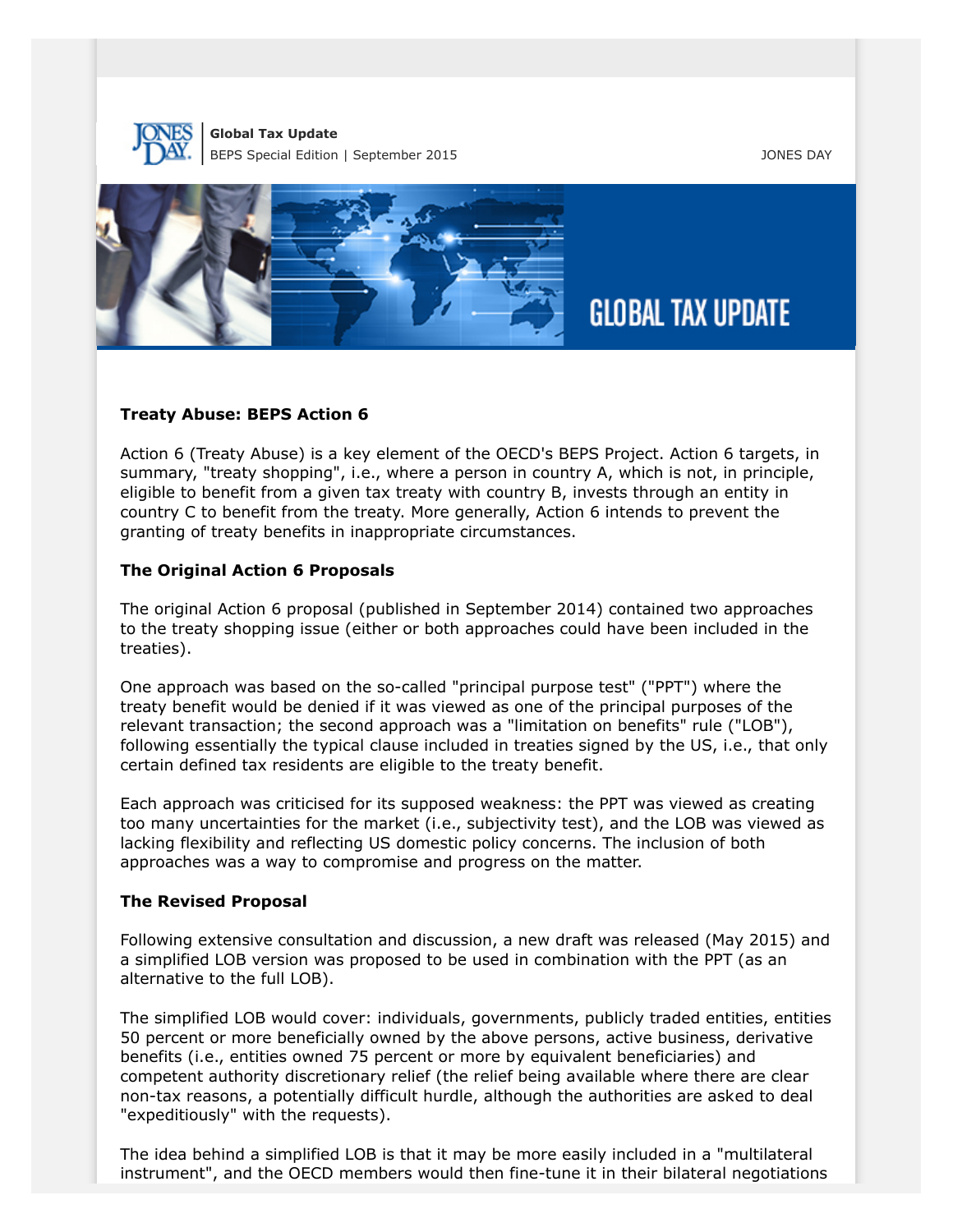for their respective treaties. Also, a simplified LOB should be simpler than a full one, to the extent that the PPT could take care of the remaining complexities (e.g., no base erosion test would be needed, since the PPT should exclude the relevant arrangements; also, the intermediary entities may be looked through if the relevant contracting states so decide). Still there are questions as to whether the LOB (even in its simplified format) and the PPT should be tied together, or whether the contracting states should be free to use the method they prefer.

Although the simplified LOB is supposed to be more practical for a number of situations, it is still not helpful for certain vehicles (e.g., securitisation entities) as they would need to be able to identify their beneficial owners (which is, generally, not practical).

For the regulated collective investment vehicles ("CIV"), it was concluded that the flexible findings of the 2010 OECD Report, "The granting of Treaty Benefits with respect to the income of collective investment vehicles", remain relevant (the practical implementation of the 2010 Report being facilitated if the recommendations in the TRACE project (Treaty Relief and Compliance Enhancement) are also implemented). There are still doubts as to whether the proposed language, in respect of CIVs, provides enough strong support for the implementation of the 2010 Report, and to what extent the TRACE project should be part of the implementation package.

While it is generally recognised that at least certain non-CIV funds, such as the securitisation entities, do carry an economic importance, certain member states still feel that non-CIV funds may be used for treaty shopping purposes. Thus, the non-CIV funds may, ultimately, have to rely on the discretionary relief. The situation of the non-CIV funds (which is also problematic under the PPT) may continue to be discussed after September 2015 and beyond as part of the "multilateral instrument" efforts up to December 2016.

For pension funds, it is proposed that they should qualify for the relevant treaty where 90 percent of their beneficiaries are residents of either contracting state, or of a third state if they are entitled to a treaty between the source state and such third state and would be subject to the same or lower WHT rates.

#### **Further Developments**

Regarding the PPT, and the related uncertainties, it has been proposed that four new examples be added to provide illustrations on the application of the rule. However, these examples may be viewed as being fairly simplistic, with the consequence that they do not necessarily provide actual guidance. It has been suggested that further examples should be added, including in respect of CIVs (i.e., they should not be challenged on the basis of the PPT given that their first and foremost reason for existence is not tax). It is also suggested that more effort should be put into finding a less subjective criterion for PPT purposes. Separately, it is proposed that advisory panels be formed within the states to advise on the application of the PPT. It has been also suggested that the non-application of the LOB rules should be viewed as a positive factor for the PPT analysis.

Separately, the US Delegate to the Action 6 Working Party has made a proposal to exclude from treaty relief entities benefitting from a "special tax regime" (i.e., regimes resulting in a low effective tax rate), with certain exceptions such as pension funds, charities, etc. The proposal comes very late in the process, and it does raise various issues in terms of combination with the other proposed rules. There is also a question as to whether the point should not be dealt with under other BEPS actions (e.g., Action 5 on harmful tax practices).

A final version of Action 6 is due to be released in September 2015.

**[Return to Main Page](http://thewritestuff.jonesday.com/cv/21dee491f2985a655505c20e8dffde86a8e5654a/p=0)**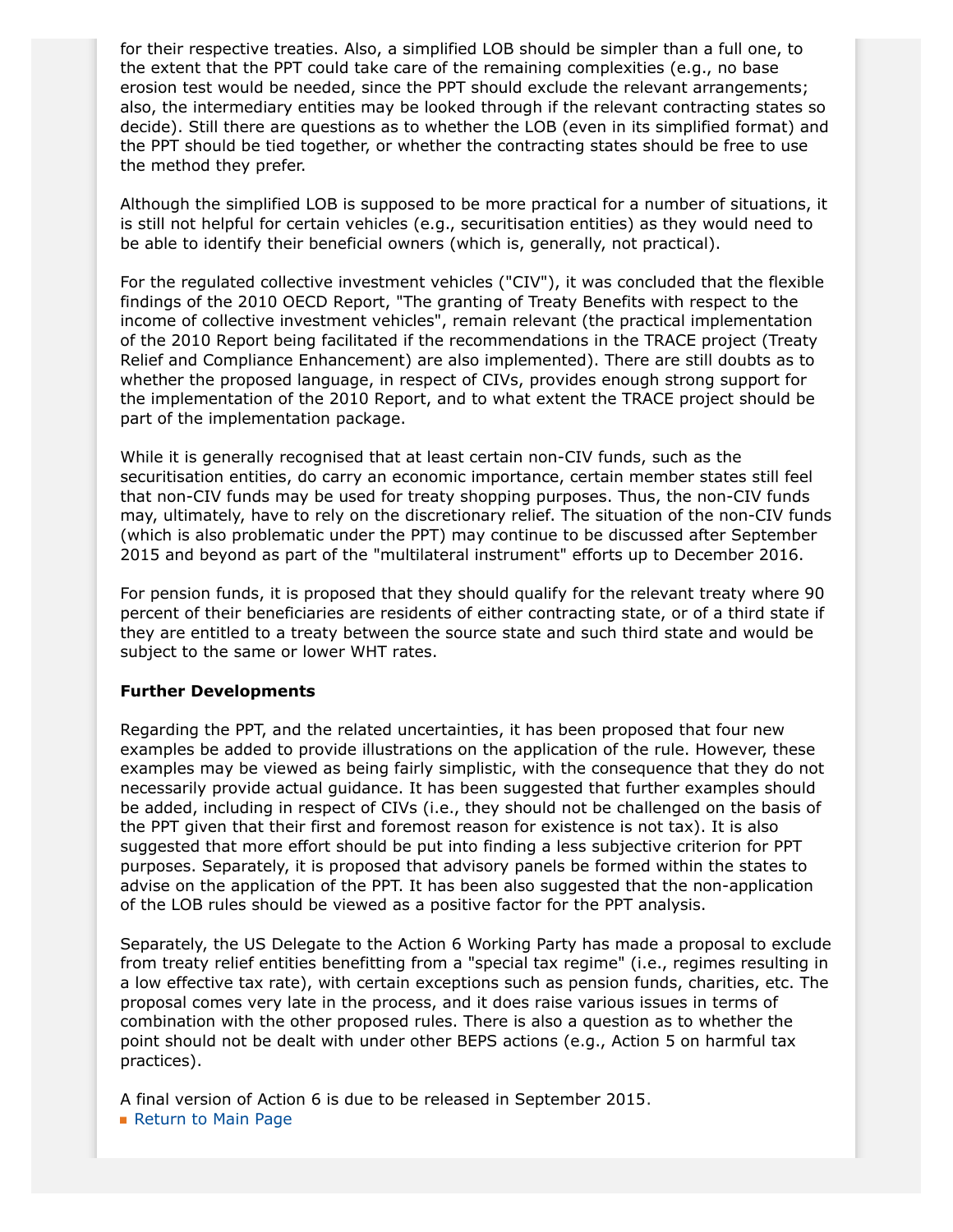



## **Intangible Assets: BEPS Action 8**

The taxation of transactions involving intangible assets (either by licence of use or directly by their transmission) is possibly the OECD's biggest concern on transfer pricing and international tax at the moment. Action Group 8 was tasked with developing guidance on the transfer pricing aspects of intangibles.

#### **Definition**

According to the OECD guidelines, the term "intangible" refers to those non-physical or financial assets to be disposed of or controlled for use in commercial activities, transfer or whose use should be compensated as if it occurs between nonrelated parties.

Action Plan 8 develops standards to prevent BEPS as a result of intragroup transfer of intangibles with the following implications:

- Adopt a comprehensive and clear definition of "intangible".
- Ensure that the benefits associated with the transfer and use of intangible assets are properly allocated according to value creation.
- Develop transfer pricing rules or special measures for the transfer of difficult-tovalue intangibles.
- Provide updated guidance in cost contribution agreements.

## **Special Measures Under Consideration**

Alongside revised guidance on transfer pricing and intangibles, the following special measures will be considered:

- **Difficult-to-value IP**. Provide tax administration with authority to apply rules based on real results ("according with income" standards)
- **Financial returns**. Limit the return of entities that provide only financing services. Treat such entities as lenders rather than equity investors.
- **Mandatory sharing of benefits.** Apply quotas/profit split to capital gains of certain transfers of difficult-to-value IP.
- **Capitalisation**. Implement Article 7 on attribution of profit to subsidiaries regulations (asset and risk allocation through the "Significant People Function" for situations involving excessive capitalisation of low-function entities).

## **Key Issues Addressed in the Revised Guidance**

OECD has also provided guidance in relation to intangibles, brief details of which are set forth below: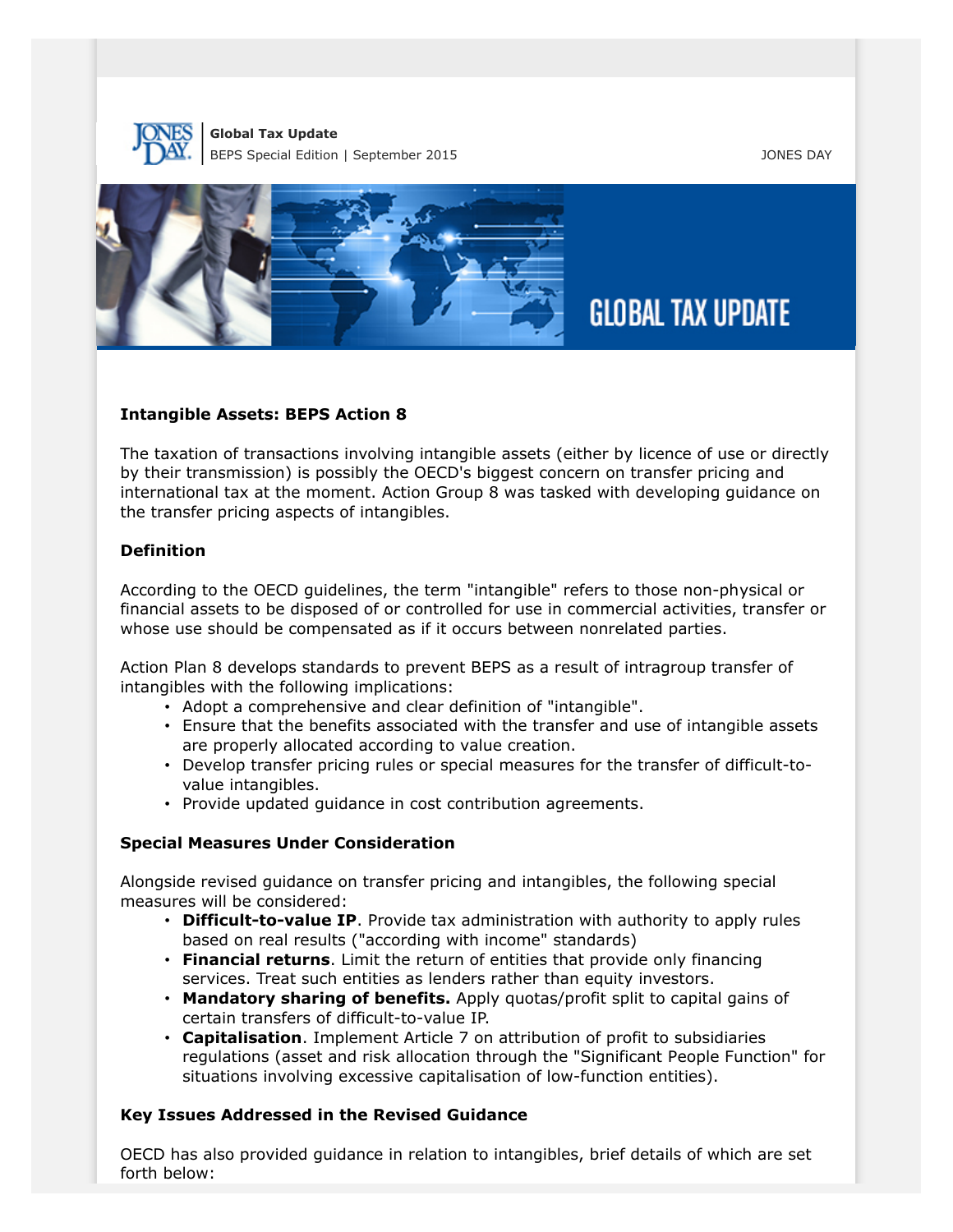# **Chapter I**

- **Location savings**. Should not be considered an intangible, but prices should be based on comparable transaction in the local market. When such comparable cannot be identified, comparability adjustments may be necessary.
- **Uniquely assembled workforce**. Transfers should not necessarily require a payment, but any know-how, saving time and associated costs (or any detrimental effects) should be reflected in the price according to the "arm's length" principle.
- **Synergies**. Compensation is appropriate only when there is "a deliberately concerted action of the group" which provides material advantages. The benefits should be allocated based on the contribution to the creation of synergy savings.

# **Chapter VI**

- Intangibles continue to be classified either as "marketing" or "trading" intangibles, although it is clear that the classification of an intangible does not affect the required analysis level of transfer pricing.
- A functional analysis must be performed in order to understand how an intangible interacts with other functions, assets and risks of MNEs; therefore an analysis made from a single perspective cannot reliably value a transaction involving an intangible.
- Legal ownership alone does not confer any right to retain ultimately any return on the intangible. Also, the intangible's financing developed in isolation is likely to result in a level of return on financing other than "return on equity".
- It is possible that a dealer could increase the value of an intangible, in which case the nature of the costs and the substance of the (future) rights of the relevant part should be reviewed.
- In general, no payment should be made simply for using the trademark of the group. Any consideration paid should reflect the functions, assets and risks assumed by the user of the trademark in the improving value of the trademark in their jurisdiction.

# **Intangibles Developed by Employees**

In relation to intangibles developed by the employees themselves, the following should be taken into account:

- Design and control of marketing and research programs.
- Priorities setting and management for creative companies, including determining the course of a "blue-sky" investigation or a basic research.
- Control over strategic decisions in relation to development of intangibles.
- Significant decisions on the defence and protection of intangibles.
- Management and control of budgets.
- Quality control of functions undertaken by others.

# **Studies**

The studies are focusing on the following issues:

- **Intangibles based in workforce**: Comments on the organised workforce, consideration of the right to use intangible assets of temporary employees.
- **Developed IP against acquired IP**: New distinction between "intangible internally developed" and "intangible fully developed and currently exploitable".
- **Ex ante analysis**: The new definition includes a distinction between ex ante and ex post.
- **Important functions**: New list of important functions to be done/controlled by the owner.
- **Price analysis:** Potential for using an analysis not based on comparable (profit split, valuations, etc.) in the absence of comparable observations.

# **Tax Authority Activities**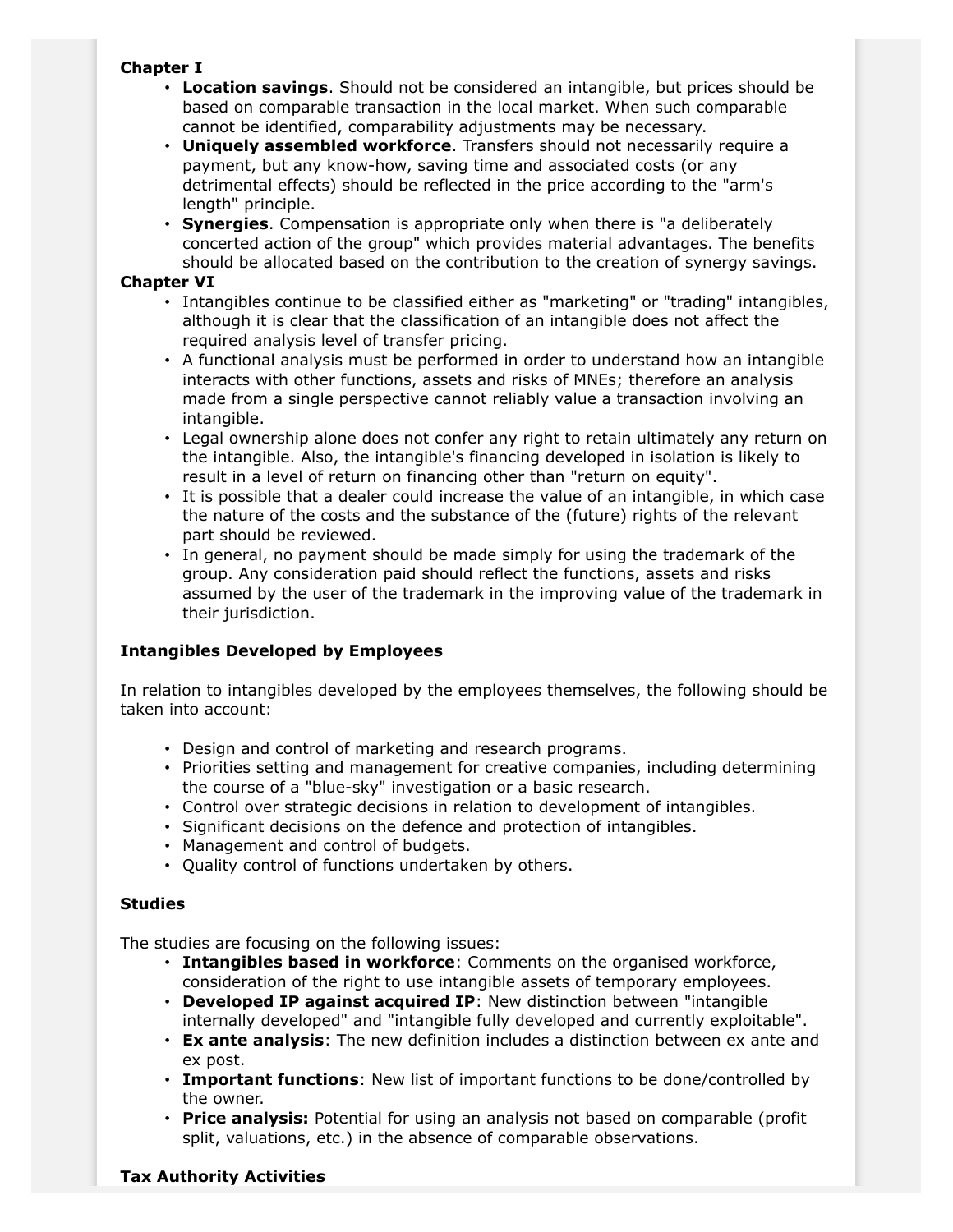Areas in which more tax authority activity is expected include:

- Rates of input and output royalty payments.
- Price of franchise rights in which the business model is well established.
- Existence of royalties for the group name.
- Level of local marketing expenses incurred by distributors.
- Valuation of intangibles transferred within the group.
- Group's synergies captured by a centralised entity.
- Return level where the owner of intangible outsources a significant part of this development activity to related parties.
- Comparability where "local market characteristics" influencing prices are observed.
- Movements of workforce—groups and individuals who could transfer know-how.

#### **Conclusions**

The application of these regulations must overlap with a multitude of domestic tax regulations by governments that obviously seek greater economic and tax efficiency of investments globally. In view of the results of the action plan, it is clear that the OECD is not seeking a radical change in the rules governing international taxation but pursues the inclusion of numerous modifications and adjustments which may have a significant impact on the taxation of multinational companies. Further developments may be forthcoming, as the reports issued to date contain a reference to the future evolution of the outstanding areas and are, therefore, preliminary.

**[Return to Main Page](http://thewritestuff.jonesday.com/cv/21dee491f2985a655505c20e8dffde86a8e5654a/p=0)** 



Follow us on:  $\begin{array}{|c|c|c|c|c|}\n\hline\n\end{array}$   $\begin{array}{|c|c|c|c|}\n\hline\n\end{array}$  Dones Day is a legal institution with 2,400 lawyers on five continents. We are One Firm Worldwide<sup>SM</sup>.

**Disclaimer:** Jones Day publications should not be construed as legal advice on any specific facts or circumstances. The contents are intended for general information purposes only and may not be quoted or referred to in any other publication or proceeding without the prior written consent of the Firm, to be given or withheld at our discretion. The electronic mailing/distribution of this publication is not intended to create, and receipt of it does not constitute, an attorney-client relationship. The views set forth herein are the personal views of the author and do not necessarily reflect those of the Firm.

© 2015 Jones Day. All rights reserved. 51 Louisiana Avenue, N.W., Washington, D.C. 20001-2113 [www.jonesday.com](http://www.jonesday.com)

[Click here](http://thewritestuff.jonesday.com/ro/) to opt-out of this communication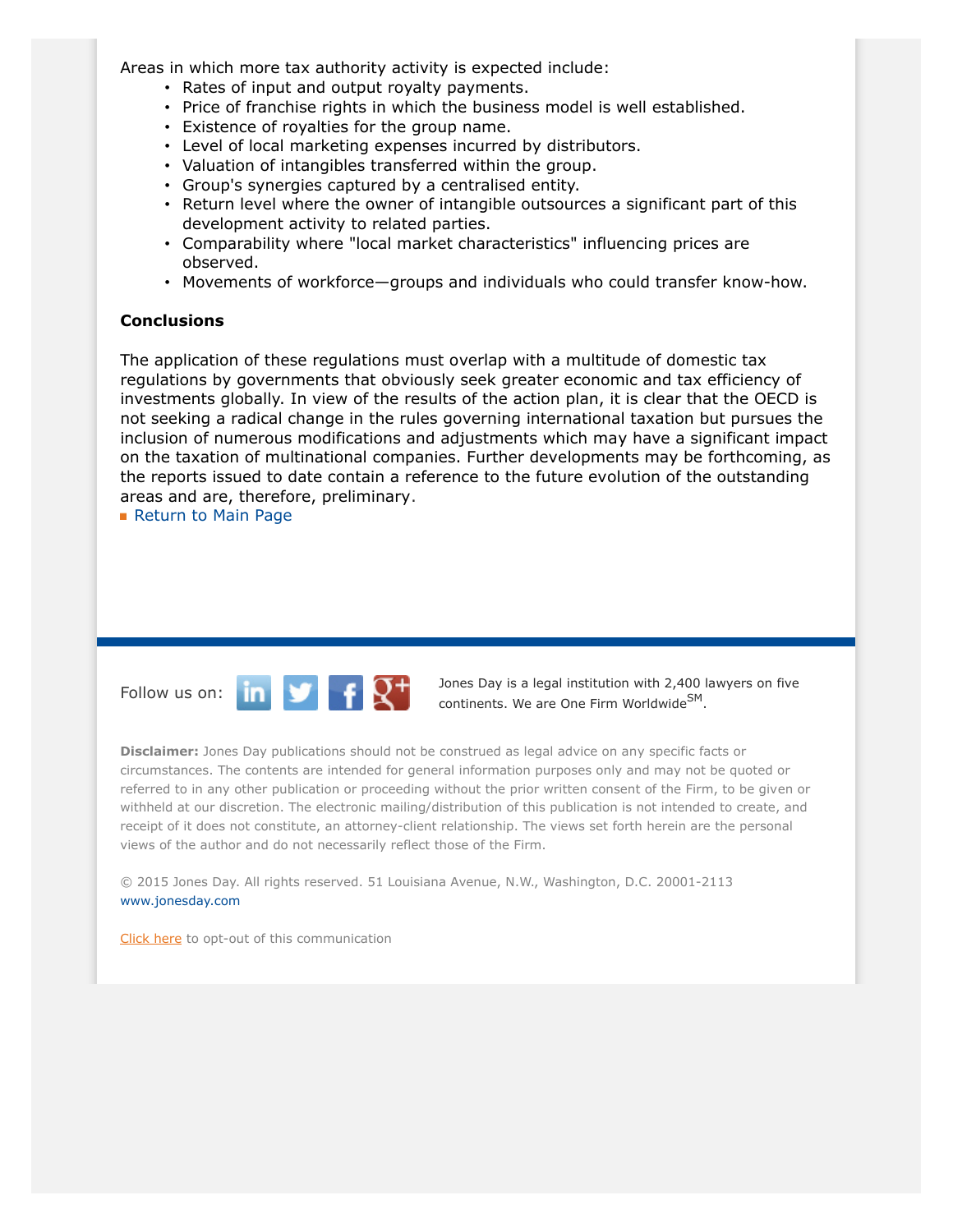



## **Country-by-Country Reporting and Global Master Files: BEPS Action 13**

<span id="page-19-0"></span>The OECD's recent recommendations $[1]$  with respect to transfer pricing documentation and country-by-country reporting may have the most significant impact on multinational enterprises ("MNEs") of all of the OECD's BEPS proposals. The adoption of these recommendations, without consensus on effective dispute resolution, is likely to alter the transfer pricing practices of many MNEs and may even impact their business models in the face of increased transfer pricing and nexus (permanent establishment) disputes.

#### **What Must Be Reported?**

The OECD recommends a three-tiered standardised reporting structure for MNEs with at least EUR 750 million of annual revenues, consisting of an annual country-by-country report ("CbC Report"), along with a global master file ("Global Master File") and local transfer pricing files ("Local Files"). The new reporting requirements would be effective with respect to 2016 and the first reports would thus have to be filed in 2017.

**CbC Report**. The OECD has published a model template for the CbC Report, which consists of three tables. The first table is an overview per jurisdiction (i.e., not per entity) of (i) the revenues, specifying both related-party and unrelated-party revenues, including service, royalty and interest income, (ii) the profits before tax, (iii) the income tax paid on a cash basis, (iv) the income tax accrued for the current year, (v) the stated capital, (vi) the accumulated earnings, (vii) the number of FTEs and (viii) the tangible assets (other than cash and cash equivalents). The second table is a list of constituent entities of the MNE per tax jurisdiction, including taxable branches and permanent establishments, and a designation of each such entity's main business activities, by ticking specific boxes. The third table allows, but does not require, the MNE to provide more information with respect to the compulsory information of tables 1 and 2.

**Global Master File**. The Global Master File is intended to be a "blueprint" of the MNE, or if justified, its separate business lines. It should include (i) an organisational structure chart, (ii) a description of the business, including the capabilities of the principal locations of the MNE and a brief functional analysis describing the principal contributions to value creation by individual entities within the group, (iii) an overview of the main intangibles of the MNE and of the intercompany arrangements relating to those intangibles, (iv) an overview of the financing structure of the MNE and its internal financing arrangements, (v) the consolidated financial statements of the MNE, even if the MNE is not obliged to prepare such statements, but does so only for internal management purposes and (vi) a list of existing tax rulings and advance pricing agreements "relating to the allocation of income among countries".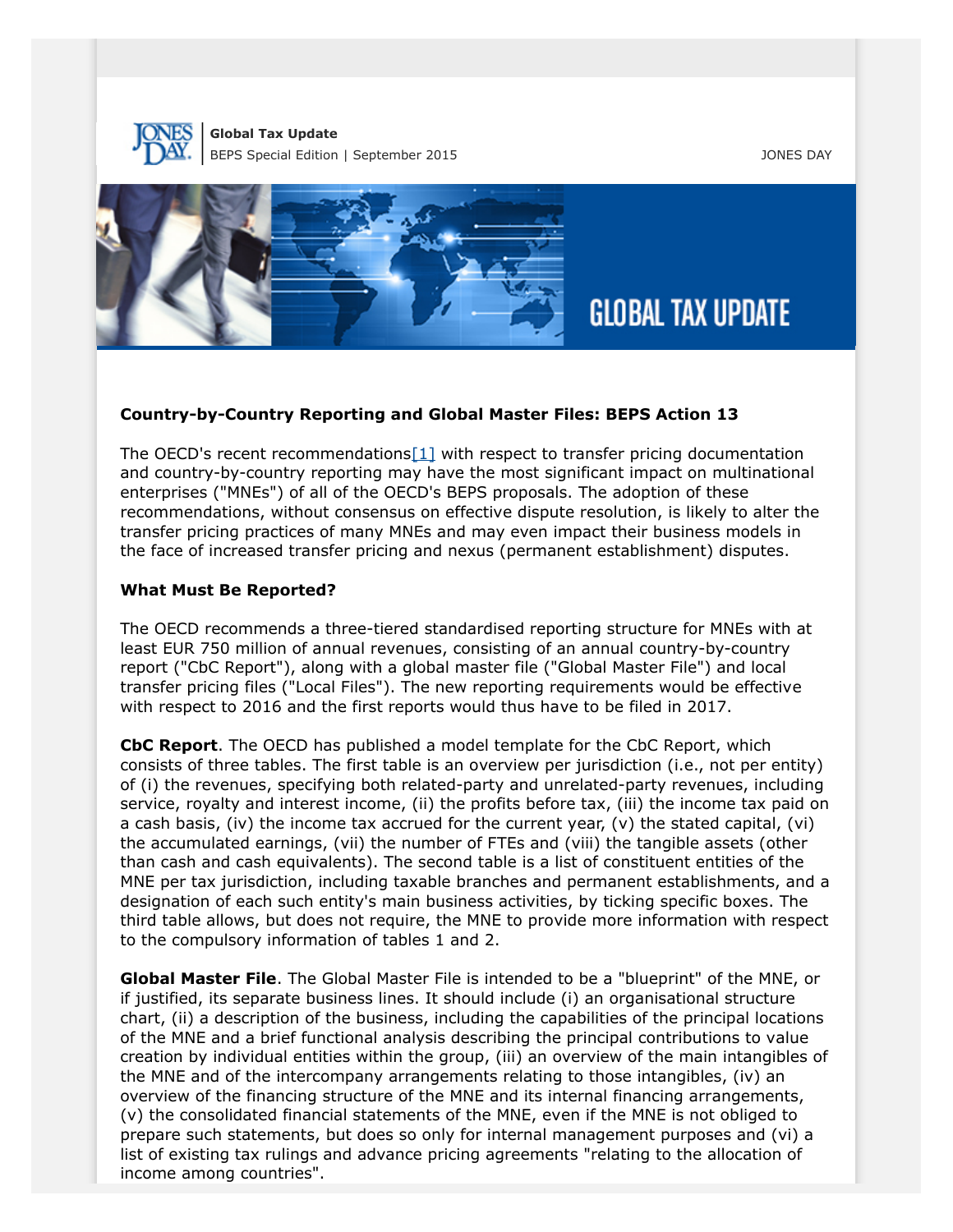# **Where to File and Exchange of Information**

The OECD recommends that the Global Master File and Local File be submitted with the local tax administration of all relevant jurisdictions and that the CbC Report be filed in the jurisdiction of the ultimate parent company or, if such jurisdiction fails to exchange the CbC Report with foreign tax administrations on undue grounds, a secondary jurisdiction. The CbC Report should then be shared automatically by the tax administration of the filing jurisdiction with foreign tax administrations based on competent authority agreements included in (i) the Multilateral Convention on Administrative Assistance in Tax Matters, (ii) bilateral tax treaties or (iii) Tax Information Exchange Agreements, provided that certain conditions are satisfied by the foreign tax administration. Unfortunately, the automatic exchange of information, as proposed by the OECD, is not subject to the condition that the other country submit to mandatory binding arbitration to effectively resolve disputes.

## **MNE Concerns**

**Pyrrhic Victory for Arm's-Length Standard**. The agreement on CbC Reports and Global Master Files is a compromise between those pushing for unitary taxation with formulary apportionment and transfer pricing advocates. Even though the latter appear to have won the debate as the arm's-length standard remains, this may prove to be a Pyrrhic victory due to the acceptance of reporting standards and criteria that can easily be reconciled to a unitary taxation formula.

**Inappropriate Use**. The CbC Report is intended to be used by tax administrations to assess transfer pricing and BEPS risks, so that they can better allocate their audit resources and target their audit enquiries. The OECD notes specifically that jurisdictions should not propose adjustments to the income of a taxpayer on the basis of an income allocation formula based on the data from the CbC Report and that any such adjustments should be conceded promptly in any Mutual Agreement Procedure in the event of a transfer pricing dispute. It is questionable, however, if these intended safeguards indeed provide sufficient comfort to MNEs, as (i) they do not protect against transfer pricing adjustments that, although not based on formulary apportionment, are clearly tainted by such approach, and (ii) in many instances, the competent authority of the home jurisdiction of the MNE may not be a party to such transfer pricing dispute and may therefore not have a place at the table or much leverage in a Mutual Agreement Procedure.

**Increase of Transfer Pricing and PE Disputes**. There is consensus within the OECD that profits should be taxed where economic activities generating the profits are performed and where value is being created. In practice, however, tax administrations have differing views on what this means. In the absence of an effective dispute resolution mechanism, this is a significant concern to MNEs. The new reporting requirements will significantly increase this concern, because tax administrations of individual countries can be tempted to construe the data in the CbC Reports and Global Master Files to fit their particular perspective. This is undoubtedly going to result in more transfer pricing disputes globally and, possibly, disputes about the existence of taxable branches or permanent establishments.

**No Mandatory Binding Arbitration**. The OECD's work on Action 14 regarding dispute resolution is not progressing at the same pace as Action 13 and certain other actions. Unfortunately, there is no consensus within the OECD with respect to what would constitute an effective dispute resolution mechanism. According to the OECD, only 20 countries have expressed a willingness to adopt mandatory binding arbitration. Once the proposed measures of Action 13 enter into force, MNEs will thus be subjected to additional reporting requirements and the sharing of CbC Reports with governments that reject mandatory binding arbitration in the event of disputes.

**Confidentiality**. The CbC Reports and Global Master Files can include highly sensitive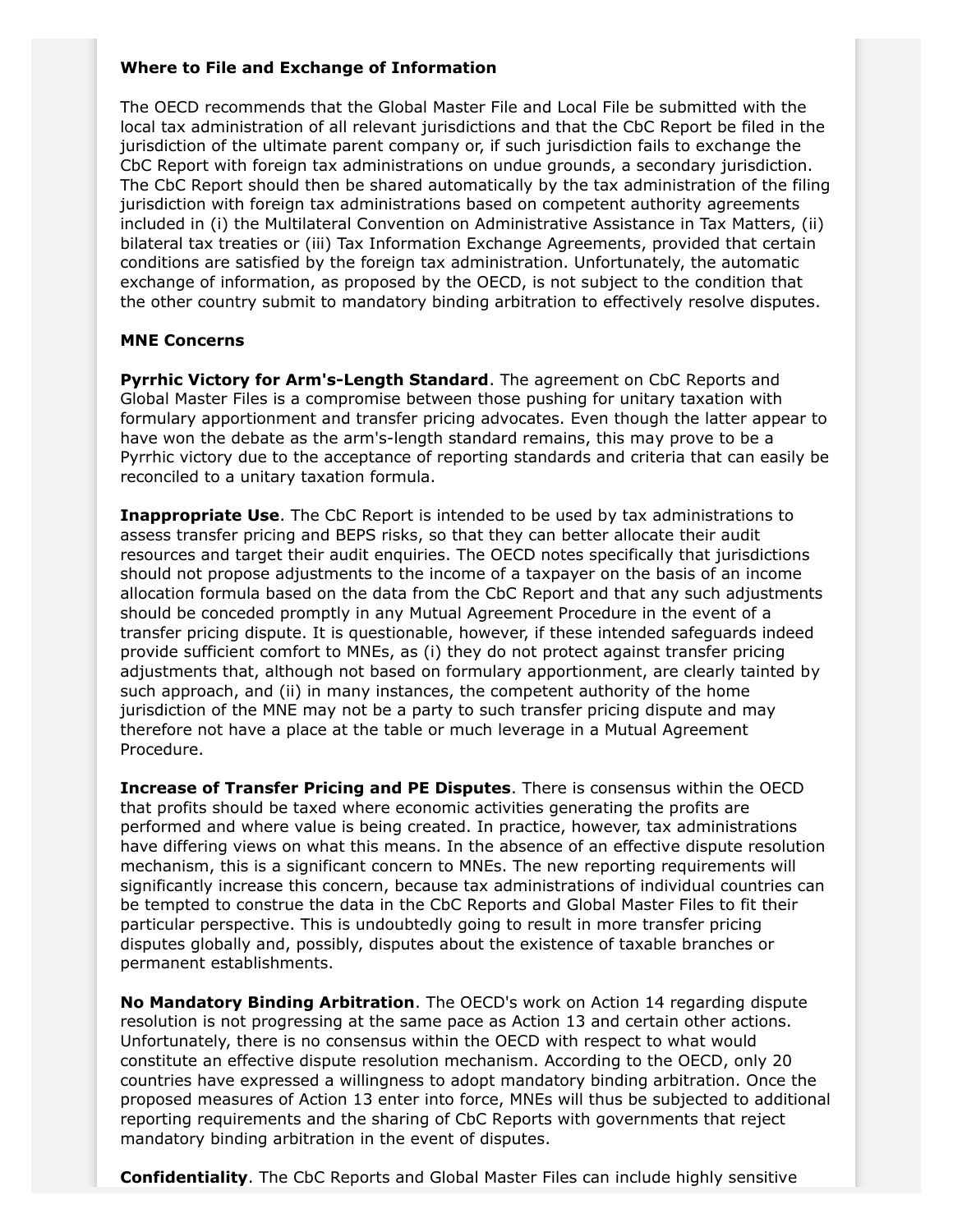competitive information about the MNEs. The OECD recommends that tax administrations implement legal and systematic safeguards to ensure that no sensitive competitive business information from the CbC Reports will be leaked, that all information included in the CbC Reports will remain confidential and that the tax administration of the home jurisdiction is allowed to refuse to share CbC Reports if those safeguards are not met. Recent leaks of confidential governmental information and naming and shaming in the press may not give much comfort to MNEs that confidentiality of their information will be guaranteed.

# **No Way Back Even Without the United States**

<span id="page-21-2"></span>Despite concerns expressed by MNEs, practitioners, academics and politicians,[\[2\]](#page-21-1) the consensus reached so far means that MNEs will be confronted with these new reporting requirements, even if their home jurisdiction ultimately decides not to endorse Action 13. Many countries are likely to require MNEs to submit a CbC Report and Global Master File in their jurisdiction, regardless of whether such MNE is required to produce these reports in its home jurisdiction. It is of no surprise that some of the jurisdictions that were very quick to endorse CbC reporting are also the jurisdictions that pose most of the abovedescribed concerns.

# **Next Step: Public CbC Reporting (EU Commission Proposal)**

On 17 June 2015, the European Commission launched a public consultation on corporate tax transparency in the European Union. The consultation aims to assess if country-bycountry reporting should become public and is scheduled to close on 9 September 2015. Given the keenness of the European Commission to respond to the public sentiment regarding the tax affairs of MNEs and the country-by-country precedents for financial institutions and large extractive and logging industries under the EU Capital Requirements Directive, EU Accounting Directive and EU Transparency Directive, MNEs should get prepared for this possible next step, which would clearly aggravate all of the above concerns.

## **Recommendations**

**Dry Run**. MNEs that have not done so already should conduct a dry run and prepare a draft CbC Report and Global Master File to learn from the reports' contents. Adverse findings can then still be corrected, underlying documentation and transfer pricing can be improved and the MNE can even decide to restructure its business model, all in anticipation of the tax administration's review.

**Review Existing Local Reporting Practices**. Some of the most relevant data in the CbC Report are likely to come from the financial statements of individual subsidiaries. Until recently, local financial reporting requirements did not receive much attention from MNEs, but choices made when drawing up these financial statements can turn out to appear very relevant when data from the local filings is transposed to the CbC Reports.

<span id="page-21-1"></span>[\[2\]](#page-21-2) *See* the letters by Senate Finance Committee Chairman Orrin Hatch (R-Utah) and House Ways and Means Committee Chairman Paul Ryan (R-Wis.) to the Secretary of the Treasury of 9 June 2015 and 27 August 2015. **[Return to Main Page](http://thewritestuff.jonesday.com/cv/21dee491f2985a655505c20e8dffde86a8e5654a/p=0)** 

<span id="page-21-0"></span>[<sup>\[1\]</sup>](#page-19-0) *See* the September 2014 report "Guidance on Transfer Pricing Documentation and Country-by-Country Reporting", the February 2015 guidance note "Guidance on the Implementation of Transfer Pricing Documentation and Country-by-Country Reporting" and the June 2015 report "Country-by-Country Reporting Implementation Package".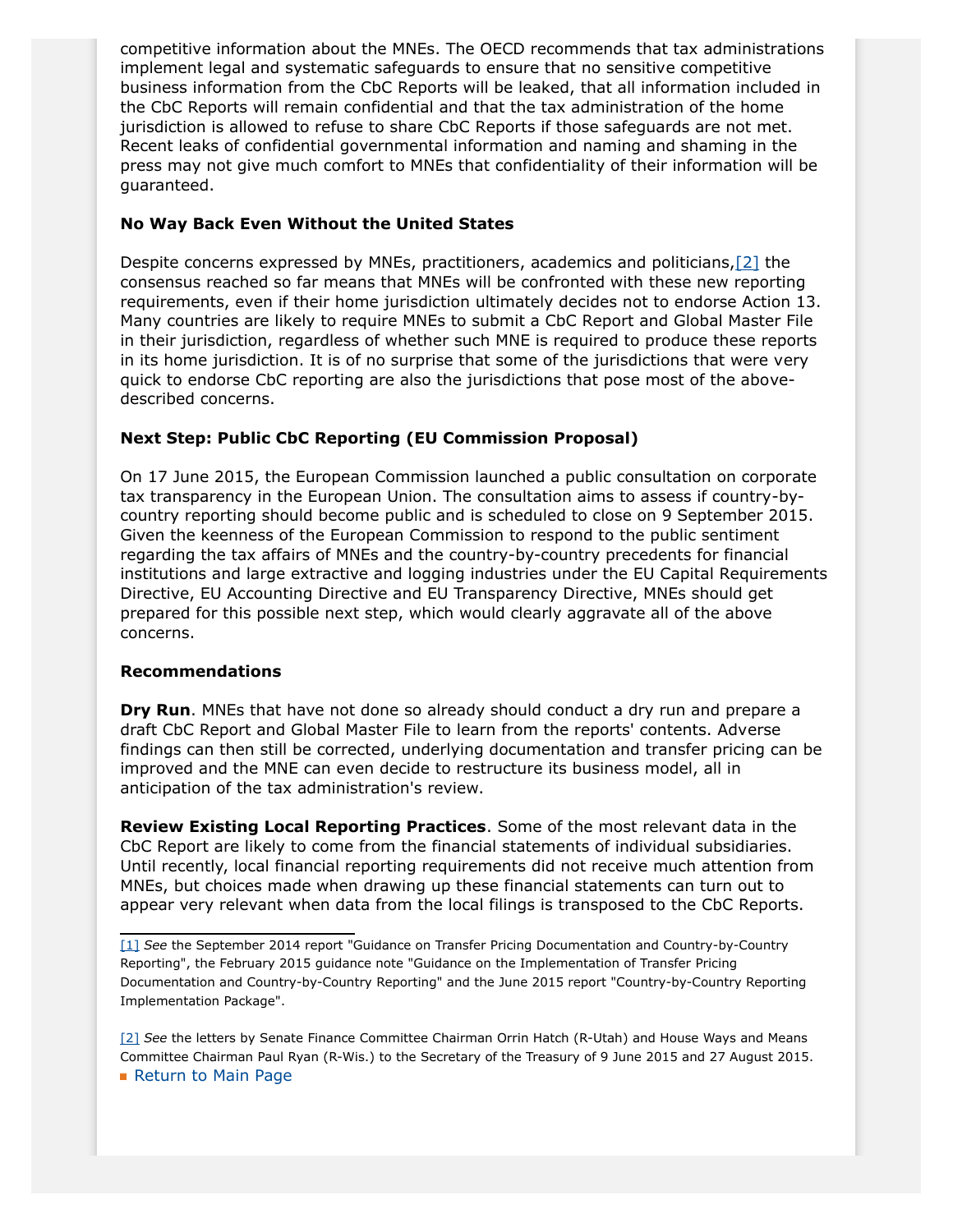



## **Developing a Multilateral Instrument to Modify Bilateral Tax Treaties: BEPS Action 15**

The Report on Action 15 of the BEPS action plan (the "Report") was released in September 2014. The goal of Action 15 is to streamline and simplify the implementation of the other BEPS-related measures. The Report explores the technical and political issues which are to be considered under public international law and international tax law. The OECD Report concludes that a multilateral instrument is feasible and desirable. It proposes a mandate to hold a conference aiming to develop such multilateral instrument.

#### **Proposals on Multilateral Instruments**

The Report recognised that more than 3,000 bilateral tax treaties exist which vary widely in their details. Updating them requires substantial resources and time since every single tax treaty would need to be renegotiated. The Report concludes that a multilateral instrument simplifies this updating process. It describes the benefits of a multilateral instrument, which are:

- addressing treaty-based BEPS issues while respecting sovereign autonomy;
- providing flexibility, respecting bilateral relations, and a targeted scope; and
- facilitating speedy action and innovation.

## **Purpose of a Multilateral Instrument**

A multilateral instrument will modify a limited number of provisions common in most bilateral tax treaties. Tax treaties which do not have such provisions would be amended by the provisions designed to counter BEPS. It is not intended to draft a new complete tax treaty like the existing model tax convention or to replace it. Only the provisions related to the other BEPS actions are intended to be addressed, such as:

- Dual residence structures
- Hybrid mismatch arrangements
- Triangular cases involving permanent establishments in third states
- Treaty abuse
- Transfer pricing

Only time will tell whether the multilateral instrument has an effect on future amendments to the OECD model tax convention. Currently, this is not intended.

The Report further suggests that the multilateral instrument be accompanied by an explanatory report. Such explanatory report is intended to achieve a common understanding and interpretation of the new provisions of the multilateral instrument. It